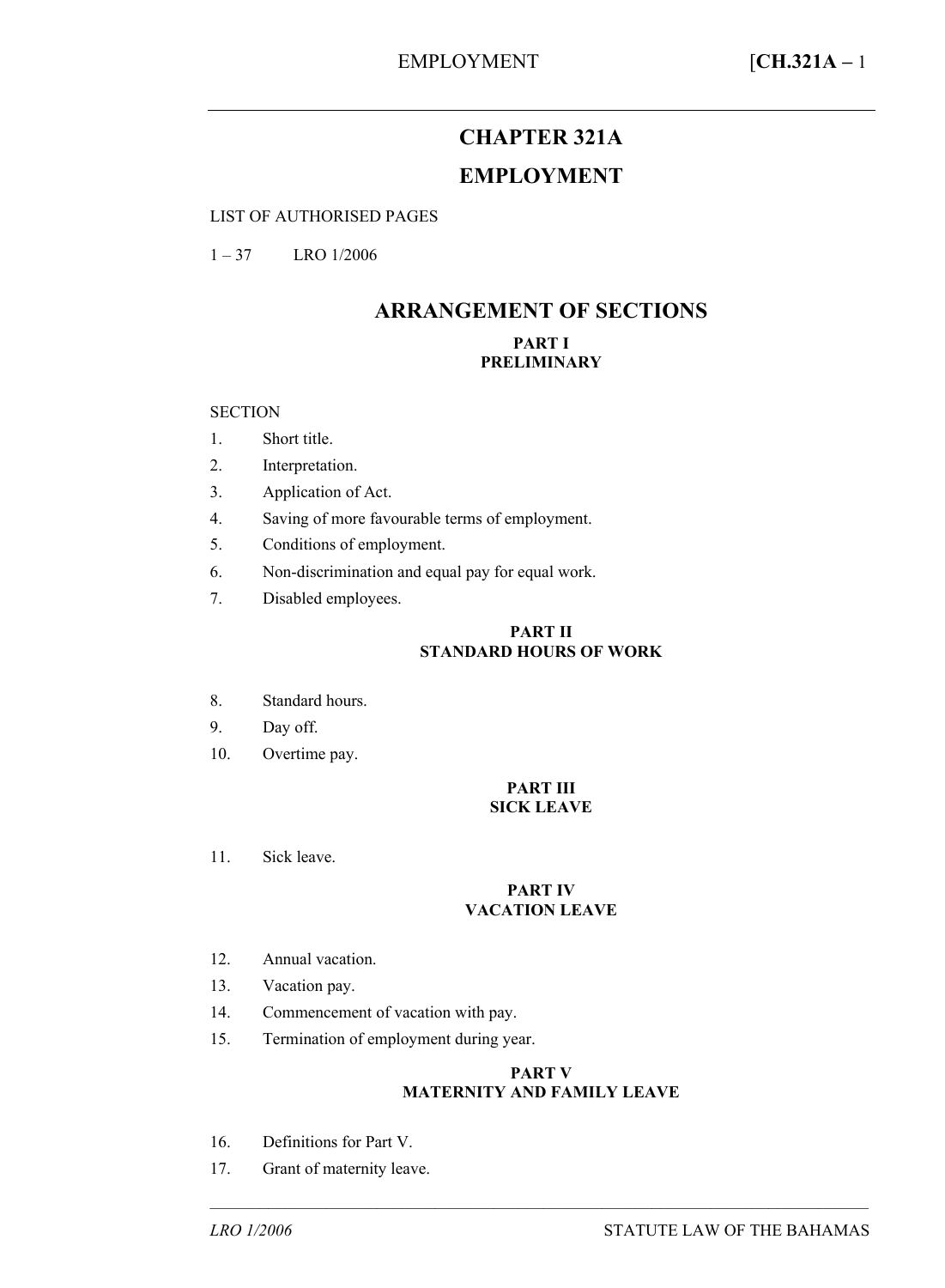- 18. Duration of maternity leave.
- 19. Additional leave.
- 20. Family leave.
- 21. Protection of employment.
- 22. Protection of seniority.
- 23. Contravention of sections 21 and 22.
- 24. Power to order payment.
- 25. Application.

#### **PART VI REDUNDANCY PAYMENTS**

- 26. Right to redundancy payment.
- 27. Meaning of redundancy.
- 28. Recovery of redundancy payments.

#### **PART VII TERMINATION OF EMPLOYMENT WITH NOTICE**

- 29. Period of notice.
- 30. Provisions as to notices.

#### **PART VIII SUMMARY DISMISSAL**

- 31. Summary dismissal.
- 32. Grounds for summary dismissal.
- 33. Proof of misconduct.

#### **PART IX UNFAIR DISMISSAL**

- 34. Right of employee.
- 35. Fairness of dismissal.
- 36. Dismissal relating to trade union membership.
- 37. Dismissal on ground of redundancy.
- 38. Dismissal on ground of pregnancy.
- 39. Dismissal of replacement employee.
- 40. Dismissal in connection with a lock-out, strike or other industrial action.
- 41. Complaint.
- 42. Remedies for unfair dismissal.
- 43. Order for reinstatement or re-engagement.
- 44. Enforcement of order made under section 43 and compensation award.
- 45. Compensation for unfair dismissal.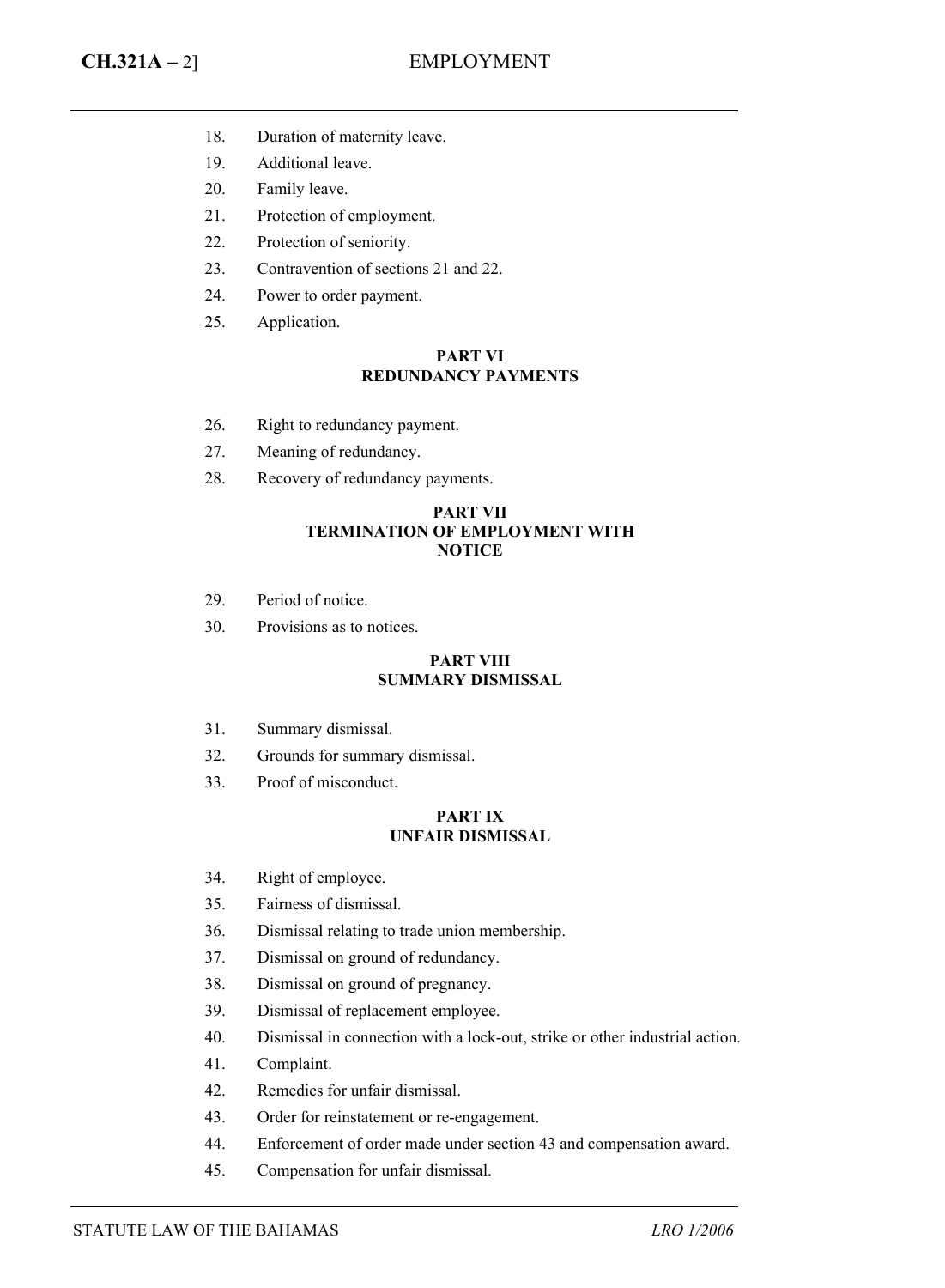- 46. Calculation of basic award.
- 47. Calculation of compensatory awards.
- 48. Limit on compensation.

#### **PART X CHILDREN AND YOUNG PERSONS**

- 49. Definitions for Part X.
- 50. Prohibition of employment of a child.
- 51. Prohibition of employment during school hours.
- 52. Penalty for employment.
- 53. Liability of agent or employer.
- 54. False certificate or representation as to age.
- 55. Presumption of age.
- 56. Prohibition of employment on ships.
- 57. General prohibition of night work.
- 58. Exceptional circumstances.
- 59. Conditions in respect of young persons.

#### **PART XI WAGES**

- 60. Wages to be paid in the currency of The Bahamas.
- 61. Register of wages.
- 62. Order for goods as a deduction from wages illegal.
- 63. Requirements relating to payment of wages.
- 64. Restrictions on deductions from wages of employees.
- 65. No contracts with employees as to spending wages at any particular shop, etc.
- 66. Penalty.

#### **PART XII FINGERPRINTING AND LIE DETECTOR TEST**

- 67. Prohibition.
- 68. Exception.
- 69. Offence.
- 70. Return of records.

#### **PART XIII GENERAL PROVISIONS**

–––––––––––––––––––––––––––––––––––––––––––––––––––––––––––––––––––––––––––––––

- 71. Information and returns.
- 72. Change of ownership of business.
- 73. Pay statements.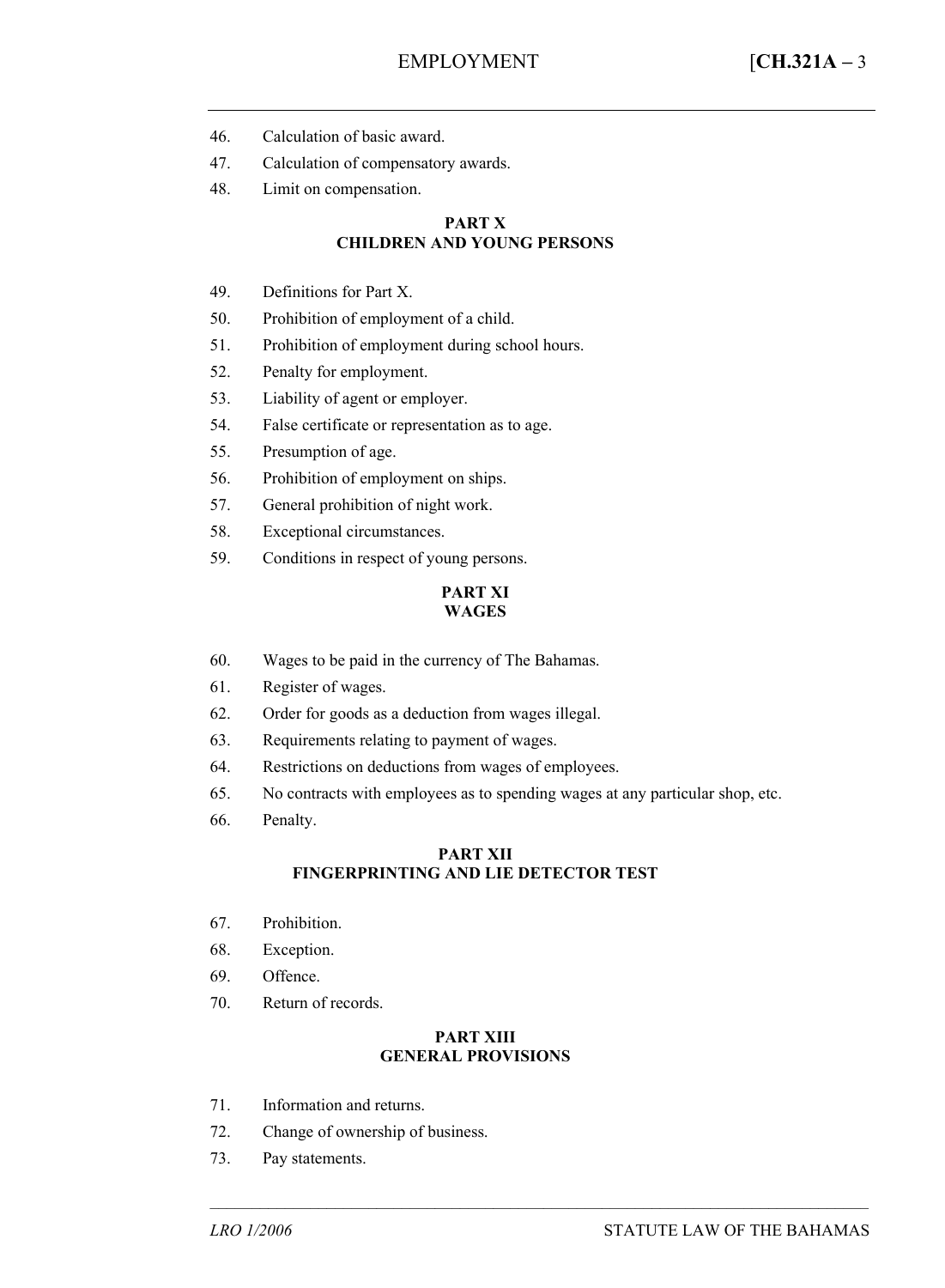- 74. Notice to furnish information.
- 75. Offences.
- 76. Additional powers of convicting court.
- 77. Savings.
- 78. Annual report.
- 79. Regulations.
- 80. Repeals and amendments.

FIRST SCHEDULE — Employment of Children.

SECOND SCHEDULE — Employment of Young Persons in Night Work.

THIRD SCHEDULE - Repeals.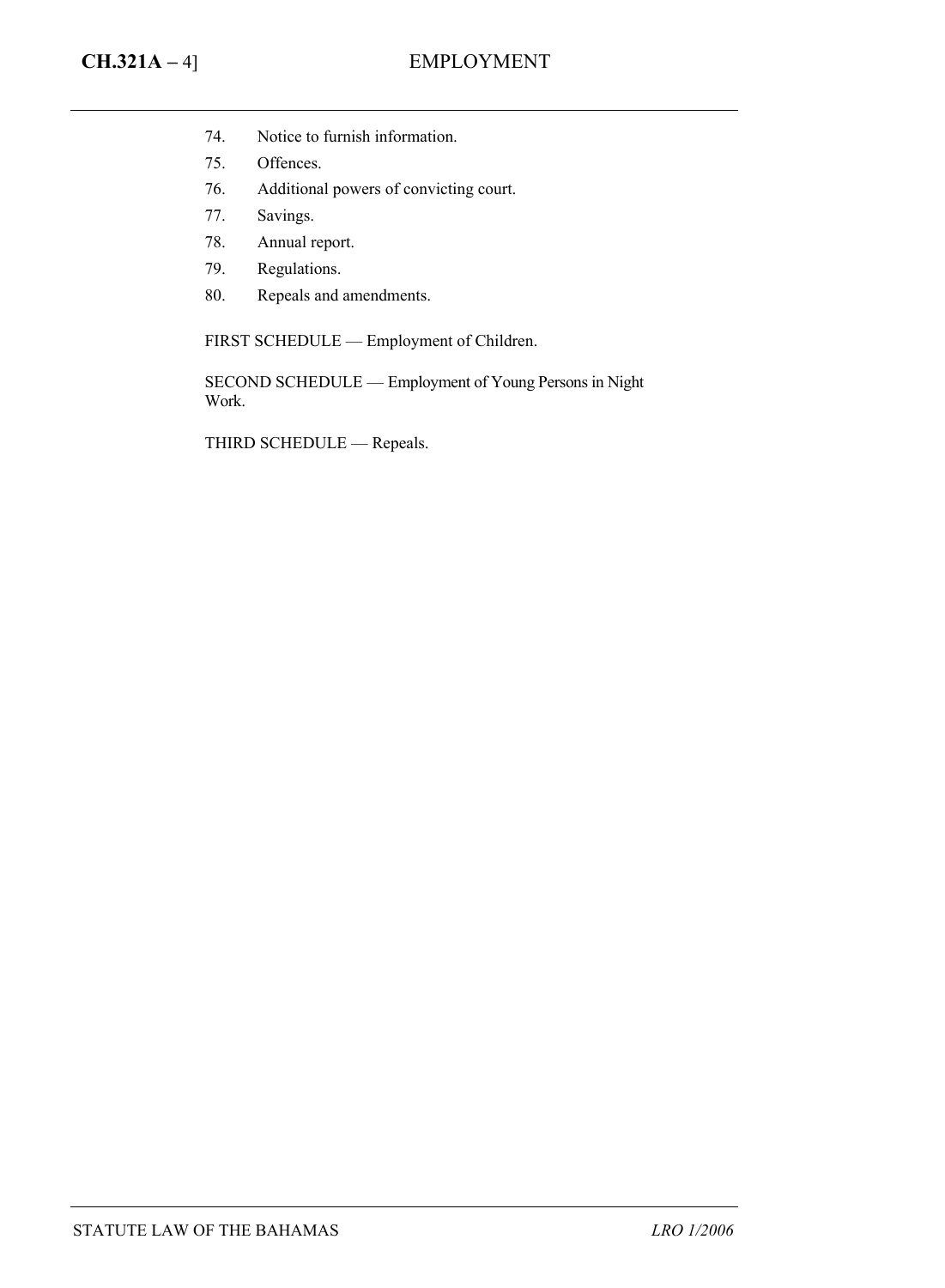## **CHAPTER 321A**

### **EMPLOYMENT**

**An Act to establish minimum standard hours of working and vacation with pay for employees; to provide for the grant of maternity and family leave; to provide for redundancy payments to employees; to make provisions relating to notices to terminate contracts of employment; to make provisions relating to summary dismissal and unfair dismissal; to make provisions in respect of the employment of children and young persons; to make provisions in respect of the wages of employees; to make provisions relating to fingerprinting and lie detector tests; and for connected purposes.** 

> *[Assent 31st December, 2001] [Commencement 1st January, 2002]*

## **PART I PRELIMINARY**

- **1.** This Act may be cited as the Employment Act.
- 2.  $(1)$  In this Act —
- "basic pay" means the rate of pay of an employee exclusive of all bonuses, overtime payments and allowances;
- "business" includes a trade or profession and any activity carried on by a body of persons, whether corporate or unincorporate;
- "contract of employment" means a contract of service or apprenticeship, whether express or implied, and (if it is express) whether it is oral or in writing;

"day" means a period of twenty-four hours;

"employee" means any person who has entered into or works under (or, in the case of a contract which has been terminated, worked under) a contract of employment, whether the contract is for manual labour, clerical work or otherwise and whether it is a contract of service or

–––––––––––––––––––––––––––––––––––––––––––––––––––––––––––––––––––––––––––––––

*27 of 2001 S.I. 96/2003* 

Short title.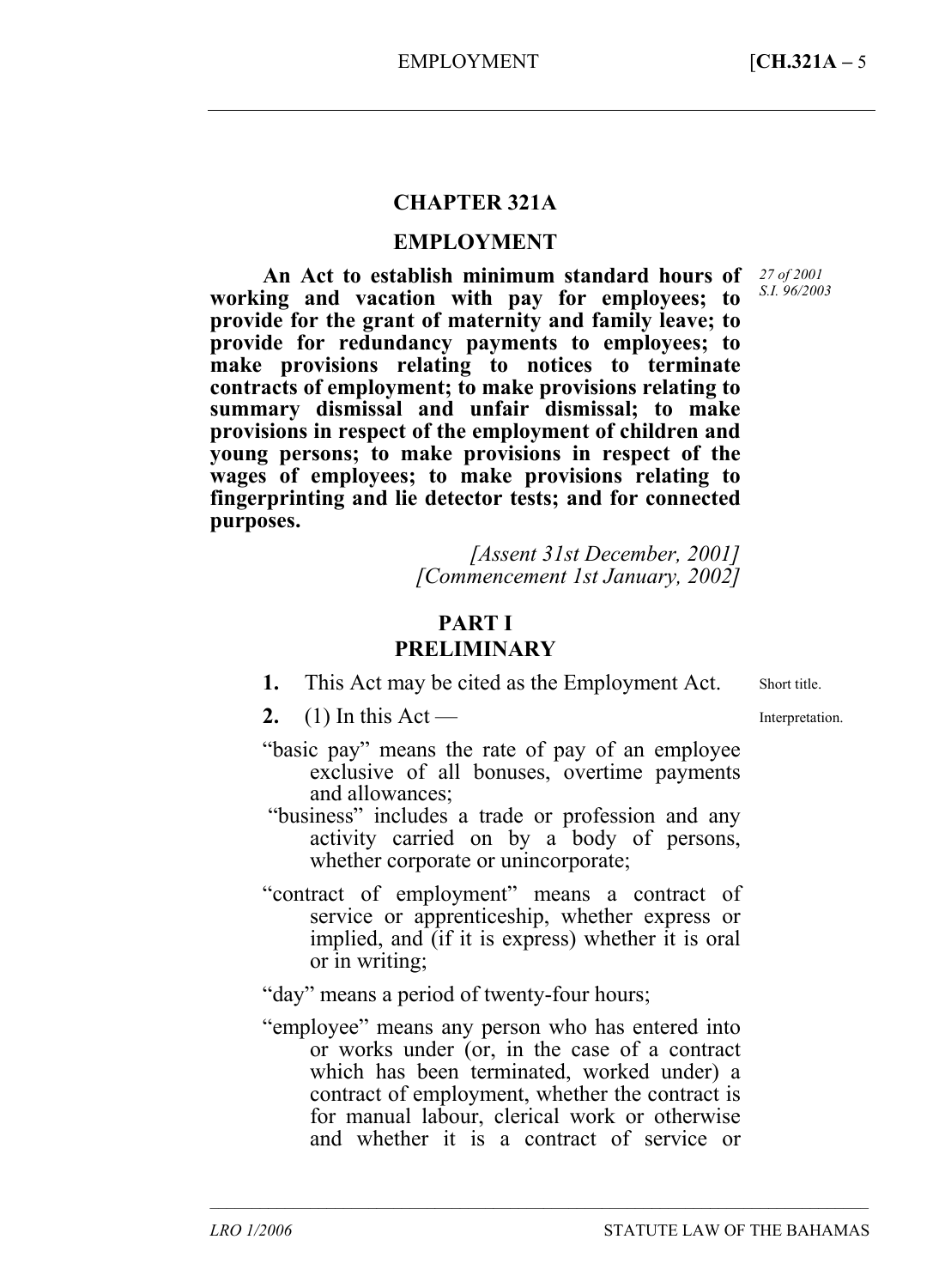apprenticeship, and any reference to employment shall be construed accordingly;

- "employer", in relation to an employee, means any person or undertaking, corporation, company, public authority or body of persons including —
	- (a) the owner of a business in which the employee is employed:
	- (b) any managing agent of an employer;
	- (c) in relation to a person engaged in plying for hire with any vehicle or vessel the use of which is obtained from the owner thereof under a contract of bailment (other than a hire-purchase agreement), the said owner;
	- (d) in relation to a person employed for the purposes of any game or recreation and engaged or paid through a club, the manager, or, where the club is managed by a committee, the members of the managing committee, of the club,

who or which employs any person to work under a contract of employment or uses the services of a commission agent or contract worker; and includes the heirs, successors and assigns of an employer;

- "Minister" means the Minister responsible for Labour;
- "redundancy" has the meaning assigned thereto by section 27;
- "regulations" means regulations made under this Act and in the manner provided by this Act;
- "remuneration" includes wages, benefits in kind and allowances;
- "standard hours of work" means the hours of work described in subsection (1) of section 8;
- "the Tribunal" means the Industrial Tribunal established under the Industrial Relations Act;

Ch. 321

"wages" includes every form of remuneration for work performed, but does not include tips, bonuses, or other gratuities;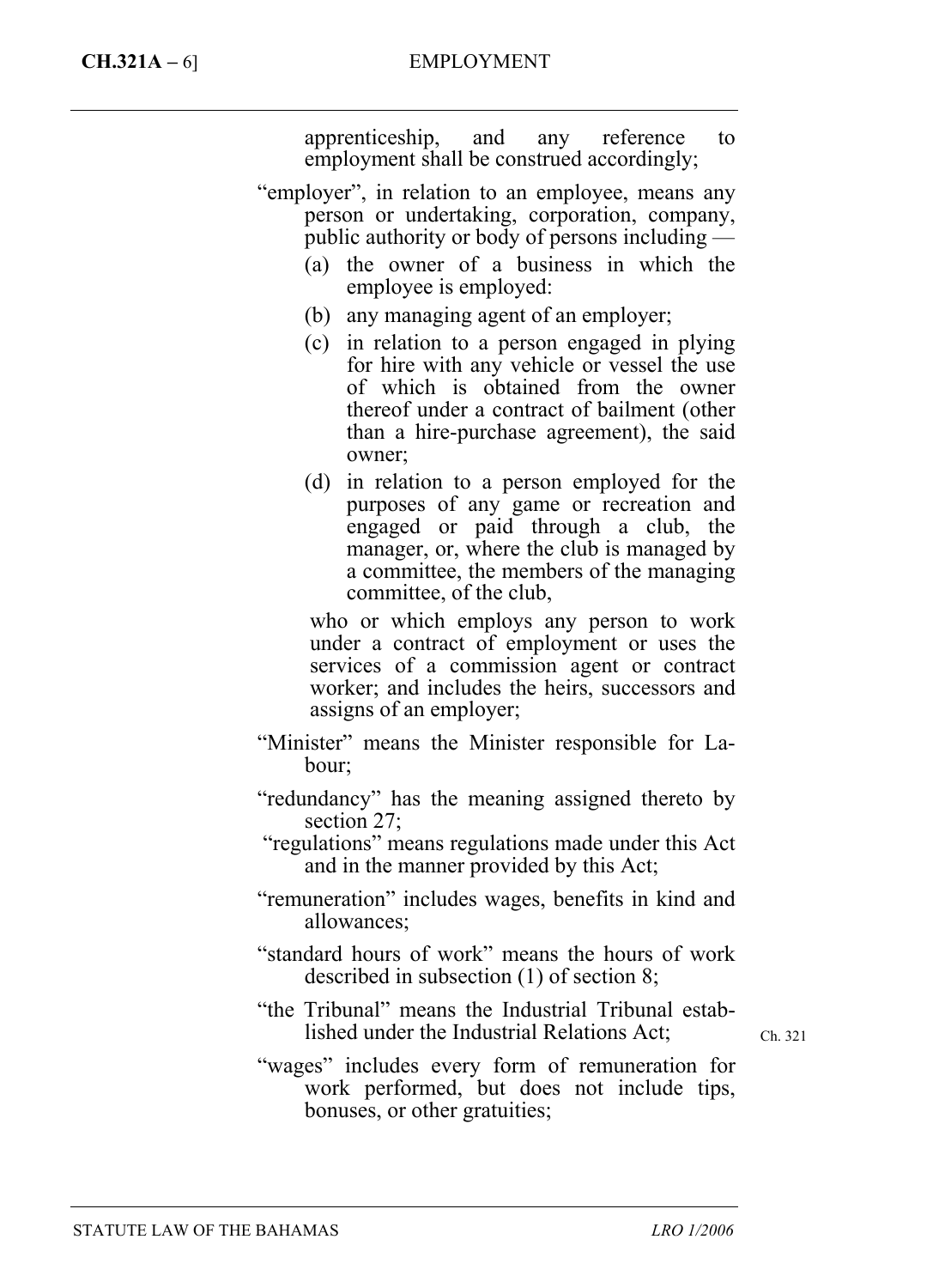"week" means a period of seven days;

"work" means work in the course of employment;

"year" means a period of fifty-two weeks.

(2) For the purposes of this Act, any two or more employers are to be treated as associated if they are "affiliated" as defined in section 2 of the Companies Act.

**3.** (1) Subject to this Act, the provisions of this Act shall apply in relation to any employee employed in any form of employment in The Bahamas including any such employment by or under the Crown in right of the Government of The Bahamas or by a local government authority or by any body corporate established by law for public purposes:

Provided that this Act shall not apply to service or employment, or to persons serving or employed, in a disciplined force and for this purpose "disciplined force" has the meaning given to that expression in paragraph (1) of Article 31 of the Constitution.

(2) The Minister may by Order after consultation with a confederation, being, in the opinion of the Minister, a confederation representative of a majority of employers and associations of employers generally and after consultation with an association of registered trade unions being an association in the opinion of the Minister representative of employees provide that any provision of this Act as are mentioned in the Order shall or shall not apply in relation to persons or employments of such classes as may be specified in the Order subject to such exceptions or modifications as may be so specified.

**4.** The provisions of this Act shall have effect notwithstanding any other law and notwithstanding any contract of employment, arrangement or custom (being a contract of employment, arrangement or custom made or in being whether before or after the commencement of this Act) so, however, that nothing in this Act shall be construed as limiting or restricting —

- (a) any greater rights or better benefits of any employee under any law, contract of employment, arrangement or custom;
- (b) the right of any employee or trade union to negotiate on behalf of any such employee, any greater rights or better benefit; or

–––––––––––––––––––––––––––––––––––––––––––––––––––––––––––––––––––––––––––––––

Saving of more favourable terms of employment.

Application of Act.

Ch. 308.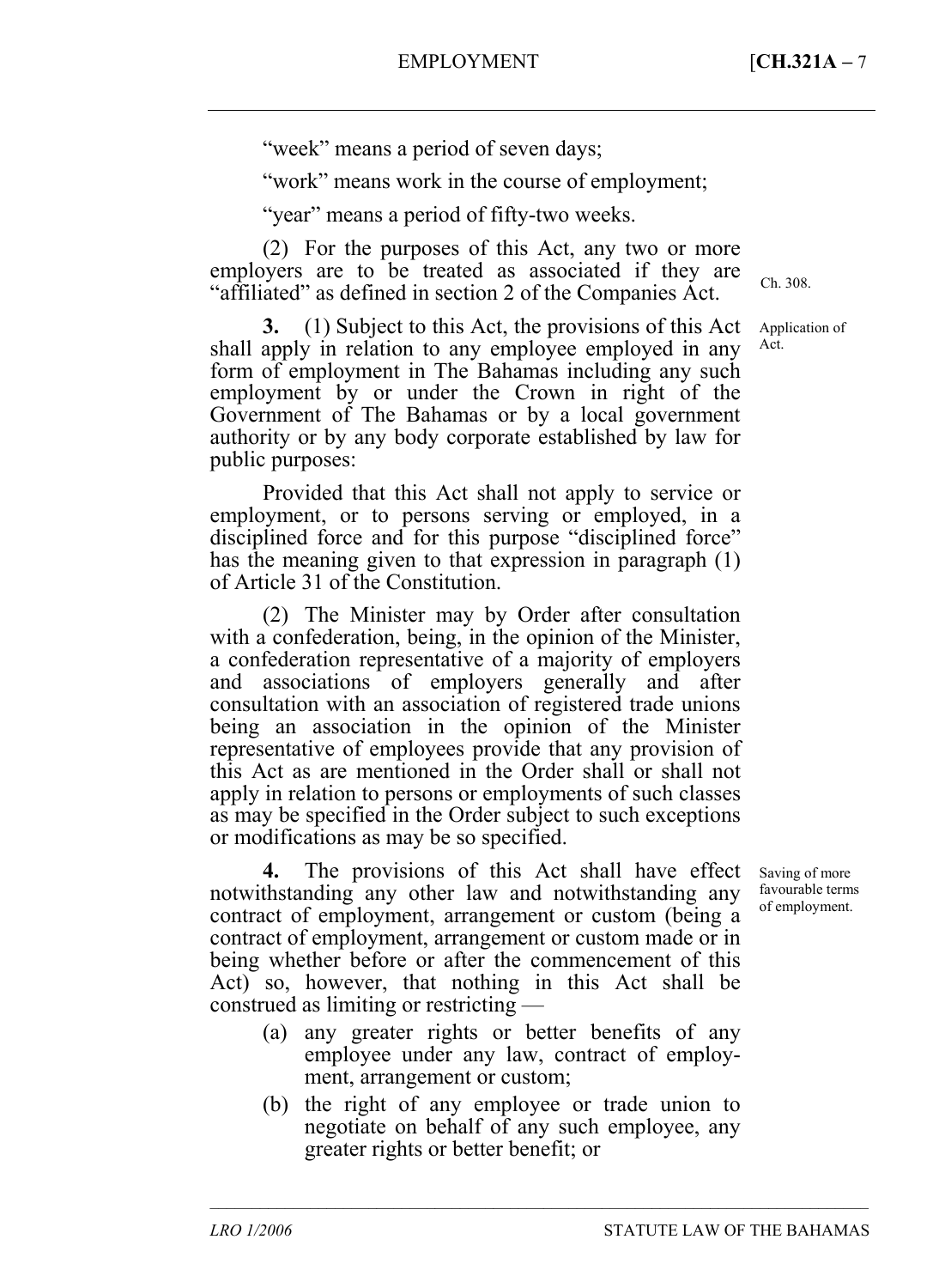Conditions of employment.

**CH.321A –** 8] EMPLOYMENT

(c) an employer from conferring upon any employee rights or benefits, that are more favourable to an employee than the rights or benefits conferred by this Act.

**5.** (1) A person employed after the commencement of this Act shall be informed by his employer as soon as practicable of the following particulars —

- (a) the name of the employer or group of employers and where practicable of the undertaking and of the place of employment;
- (b) the name of the employee, the place of engagement and where practicable the place of origin of the employee, and any other particulars necessary for his identification;
- (c) the nature of the employment;
- (d) where a person is engaged for a fixed period or in appropriate circumstances, the duration of the employment and the method of calculating the duration;
- (e) the rate of wages and other benefits and method of calculation thereof, the manner and period of payment of wages and other benefits, the advances of wages and other benefits, if any, and the manner of repayment of any such advances;
- (f) where any work is to be performed not by the piece but by time, the number of hours of daily work, and the hours of the day at which such work is to commence and to terminate.

**6.** No employer or person acting on behalf of an employer shall discriminate against an employee or applicant for employment on the basis of race, creed, sex, marital status, political opinion, age or HIV/Aids by  $-$ 

- (a) refusing to offer employment to an applicant for employment or not affording the employee access to opportunities for promotion, training or other benefits, or by dismissing or subjecting the employee to other detriment solely because of his or her race, creed, sex, marital status, political opinion, age or HIV/Aids;
- (b) paying him at a rate of pay less than the rate of pay of another employee, for substantially the same kind of work or for work of equal value performed in the same establishment, the

Nondiscrimination and equal pay for equal work.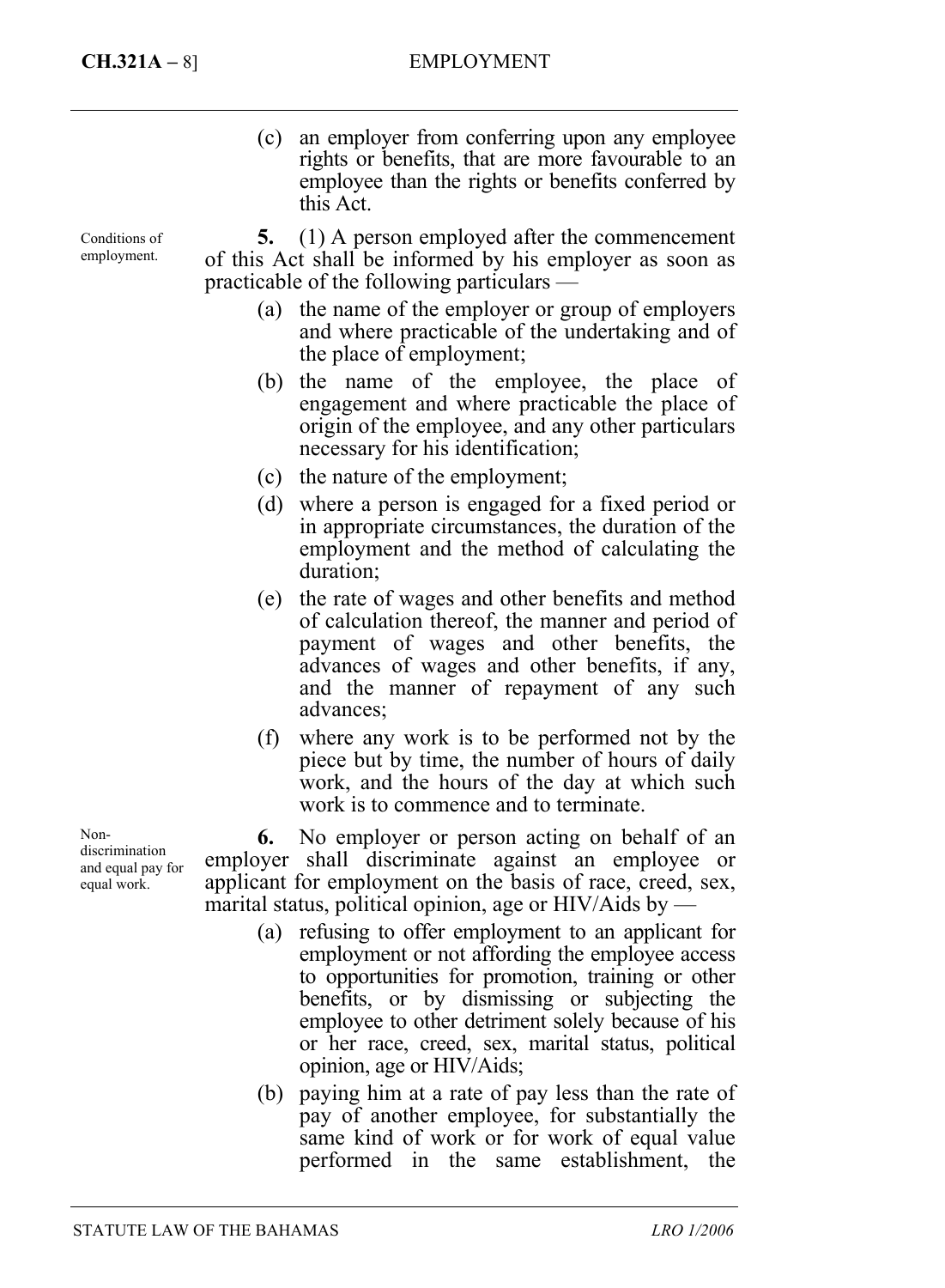performance of which requires substantially the same skill, effort and responsibility and which is performed under similar working conditions except where such payment is made pursuant to seniority, merit, earnings by quantity or quality of production or a differential based on any factor other than race, creed, sex, marital status, political opinion, age or HIV/Aids;

(c) pre-screening for HIV status:

Provided that this section does not affect any other law or contract term which stipulates a retirement age.

**7.** Section 6 shall apply *mutatis mutandis* to disabled employees unless the employer can show that the job requirements relied on as grounds for hiring the disabled person at a lesser rate of pay are reasonable or the disabled person cannot be accommodated without undue hardship.

## **PART II STANDARD HOURS OF WORK**

**8.** (1) Except as otherwise provided by or under this Act, no employer shall cause or permit any employee to work in excess of eight hours in any day or forty hours in any week (in this Part referred to as the "standard hours of work") without the payment of overtime pay in respect of any such excess in accordance with section 10:

Provided that the standard hours of work shall be —

- (a) forty-four hours in any week for the period February 1, 2002 to February 1, 2003;
- (b) forty hours in any week after February 1, 2003.

(2) Notwithstanding subsection (1), where by reason of the nature of any employment the hours of any employee for the purposes of such employment are required to be irregular, the standard hours of work in a day or week of any such employee may be calculated as an average over a period not exceeding four weeks.

(3) Notwithstanding subsection (1), in any industrial, construction, manufacturing or transshipment enterprise or in any essential service within the meaning of section 72(2) of the Industrial Relations Act or law enforcement service the hours of employment of an employee for the purposes of such employment may exceed the standard hours of work in a day up to a maximum of twelve hours and the Minister may by Order

–––––––––––––––––––––––––––––––––––––––––––––––––––––––––––––––––––––––––––––––

employees.

Disabled

Standard hours.

Ch. 321.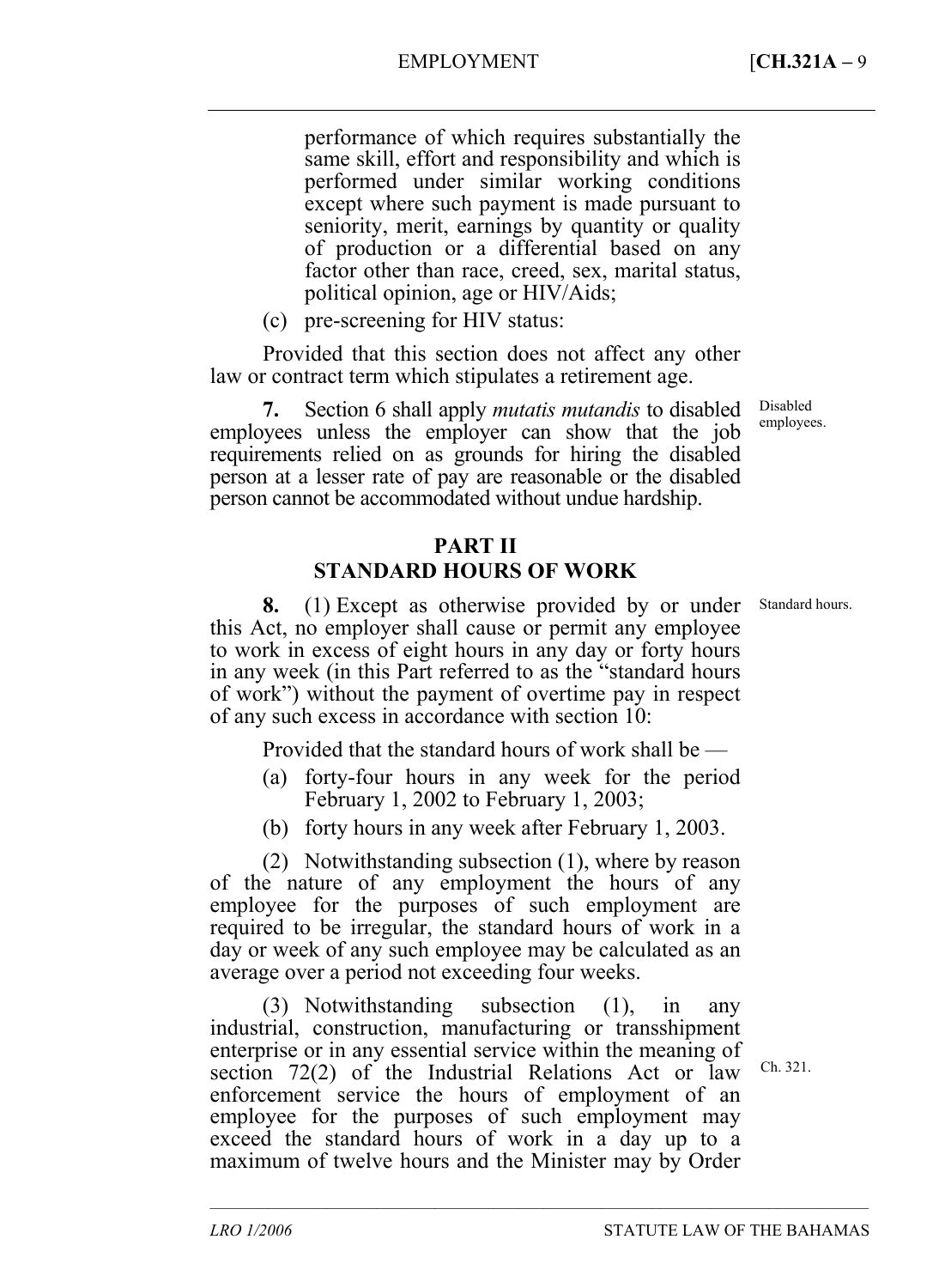## **CH.321A –** 10] EMPLOYMENT

include other enterprises or services within this subsection as he deems fit.

(4) This section shall not apply to a person who holds a supervisory or managerial position.

**9.** In every seven-day period, an employer shall allow each employee at least forty-eight hours of rest with not less than twenty-four of such hours being consecutive and a period of twenty-four hours rest is in this Act referred to as a day off.

**10.** Where an employee is required or permitted to work in excess of the standard hours of work, he shall be paid in respect of such work at a rate of wages not less than —

- (a) in the case of overtime work performed on any public holiday or day off, twice his regular rate of wages;
- (b) in any other case, one and one-half times his regular rate of wages:

Provided that an employee in a tipped category in the tourism and hospitality industry shall be paid at his regular rate of pay other than in respect of his second day off in any week,

and any wages paid or to be paid as required by this section are in this Act referred to as overtime pay.

## **PART III**

## **SICK LEAVE**

**11.** (1) An employee who has been employed for at least six months is entitled to one week sick leave with pay in any year where he is prevented by illness from performing his duties at his place of work:

Provided that no employee shall be entitled to receive payment in respect of periods of sick leave which is only one day long nor to accumulate such leave from year to year.

(2) Every employee shall be required to produce to his employer a medical certificate except in respect of the first day's sick leave for any period of sick leave:

Provided that notwithstanding the proviso in subsection (1) an employee shall be entitled to receive payment in respect of the first day's sick leave where he presents a medical certificate to his employer.

Sick leave.

Day off.

Overtime pay.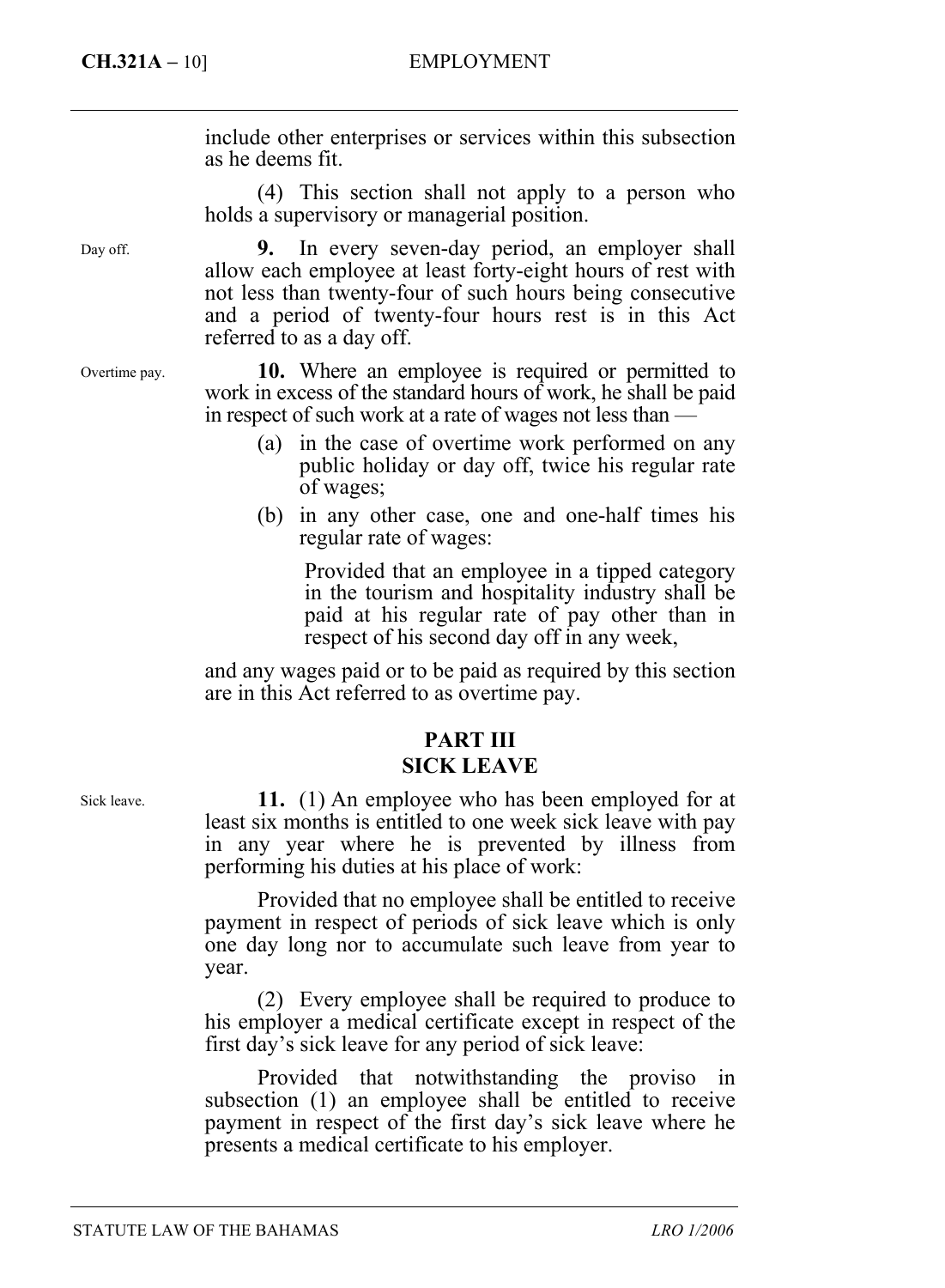EMPLOYMENT [**CH.321A –** 11

(3) An employer may, on processing a claim for sick leave by an employee, require such employee to be examined by an independent physician and may refuse such leave if the physician is of the opinion that the employee is fit for work.

#### **PART IV VACATION LEAVE**

**12.** (1) Every employer shall give a vacation of at least two weeks to each employee upon the completion of each twelve months of employment. Annual vacation.

(2) The vacation given under subsection (1) shall be extended by one day for every public holiday that occurs during the vacation.

**13.** (1) An employer shall pay vacation pay to an employee entitled to a vacation under section 12. Vacation pay.

- (2) The vacation pay —
- (a) in respect of an employee who has been employed for six months or more but under one year, shall be one week basic pay earned by the employee during the year of employment in respect of which he is entitled to the vacation;
- (b) in respect of an employee who has been employed for one year or more but under seven years, shall be two weeks basic pay earned by the employee during the year of employment in respect of which he is entitled to the vacation;
- (c) in respect of an employee who has been employed for seven years or more shall be three weeks basic pay earned by the employee during the year of employment in respect of which he is entitled to the vacation.

**14.** The employer shall at least one day before the beginning of the vacation, or such earlier time as may be prescribed, pay to the employee the vacation pay to which he is entitled in respect of that vacation.

**15.** (1) Where the employment of any employee ends before the completion of a year of employment, the employer shall forthwith pay to the employee —

(a) vacation pay then owing to such employee under this Part in respect of any completed year of such employment; and

–––––––––––––––––––––––––––––––––––––––––––––––––––––––––––––––––––––––––––––––

Commencement of vacation with pay.

Termination of employment during year.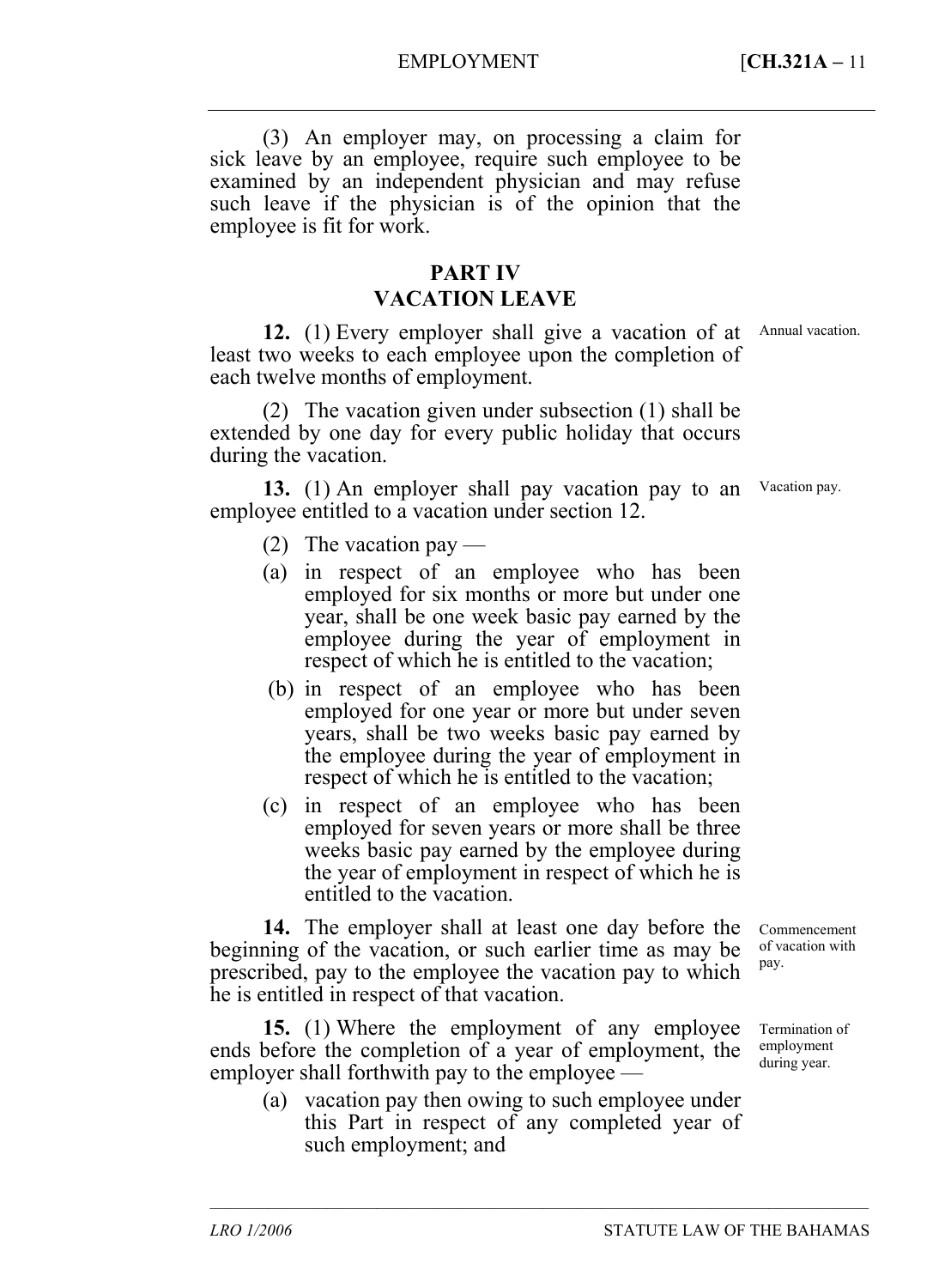(b) subject to subsection (2), on a *pro rata* basis of the basic pay earned by the employee during the incompleted year.

(2) Notwithstanding paragraph (b) of subsection (1), an employer is not required to pay to an employee any amount under that paragraph unless the employee has been continuously employed by him for a period of ninety days or more.

## **PART V MATERNITY AND FAMILY LEAVE**

**16.** In this Part —

- "confinement" means labour resulting in the issue of a living child or labour after twenty-four weeks of pregnancy resulting in the issue of a child whether alive or dead;
- "family leave" means a leave of absence under section 20.
- "female employee" means any female employed for remuneration under a contract of employment;
- "maternity leave" means leave granted to a female employee arising from or in contemplation of her confinement and includes additional leave granted under section 19;
- "midwife" means a person who is registered as a midwife under the Nurses and Midwives Act;
- "parent" includes a person with whom a child is placed for adoption or a person who is in a relationship of some permanence with a parent of a child and who intends to treat the child as his or her own.

**17.** (1) Every female employee is, in addition to her annual holiday arising under this Act or under any other law or agreement pertaining to the conditions of her employment, entitled to maternity leave upon delivering to her employer —

- (a) a certificate issued by a medical practitioner setting forth the expected date of her confinement; or
- (b) a certificate issued by a medical practitioner or a midwife setting forth the actual date of her confinement,

Definitions for Part V.

Ch. 225.

Grant of maternity leave.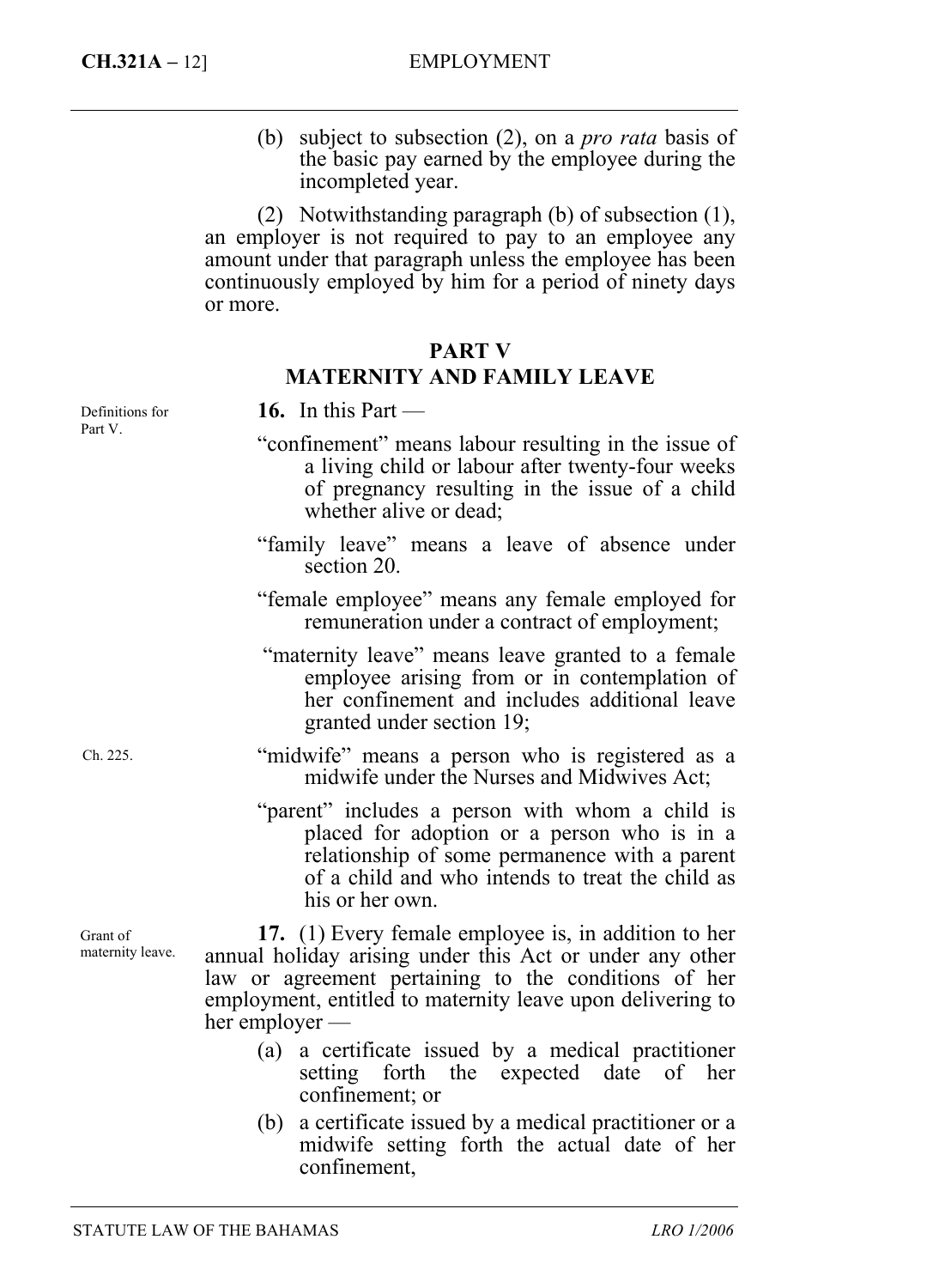and without prejudice to section 4 in addition to the grant of maternity leave the payment to her by the employer during such leave once in every three years of a minimum sum equivalent to thirty-three and one-third per cent of that portion of her wages which does not exceed the National Insurance ceiling on insurable wage:

Provided that where the employee is not entitled to any benefit under the National Insurance Act during such Ch. 350. leave by reason of the neglect of or conduct on the part of her employer the minimum sum payable under this subsection shall be equivalent to the aggregate of the amount of benefit which would have been payable to her under that Act and the foregoing provisions of this subsection but for such neglect or conduct.

(2) Where an employee by reason of geographical or other circumstances beyond her control is unable to produce such certificates as are mentioned in subsection (1) an employer shall accept such other evidence as is produced by her in reasonable proof of her entitlement to maternity leave.

- (3) A female employee —
- (a) must in order to qualify for a grant of maternity leave, be employed for at least twelve months by the employer from whom she requests such leave; and
- (b) is not entitled to maternity pay by the same employer more than once in every three years.

**18.** (1) Except where an employee otherwise desires, maternity leave shall be for a period of not less than twelve weeks and shall be so arranged that the employee is allowed —

- (a) such period, not less than one week, as she desires before the expected date of confinement; and
- (b) a period of not less than eight weeks from the date of confinement.
- $(2)$  Where —
- (a) a confinement takes place without an employee having been granted maternity leave; or
- (b) the period of maternity leave before her confinement amounts to less than four weeks,

–––––––––––––––––––––––––––––––––––––––––––––––––––––––––––––––––––––––––––––––

Duration of maternity leave.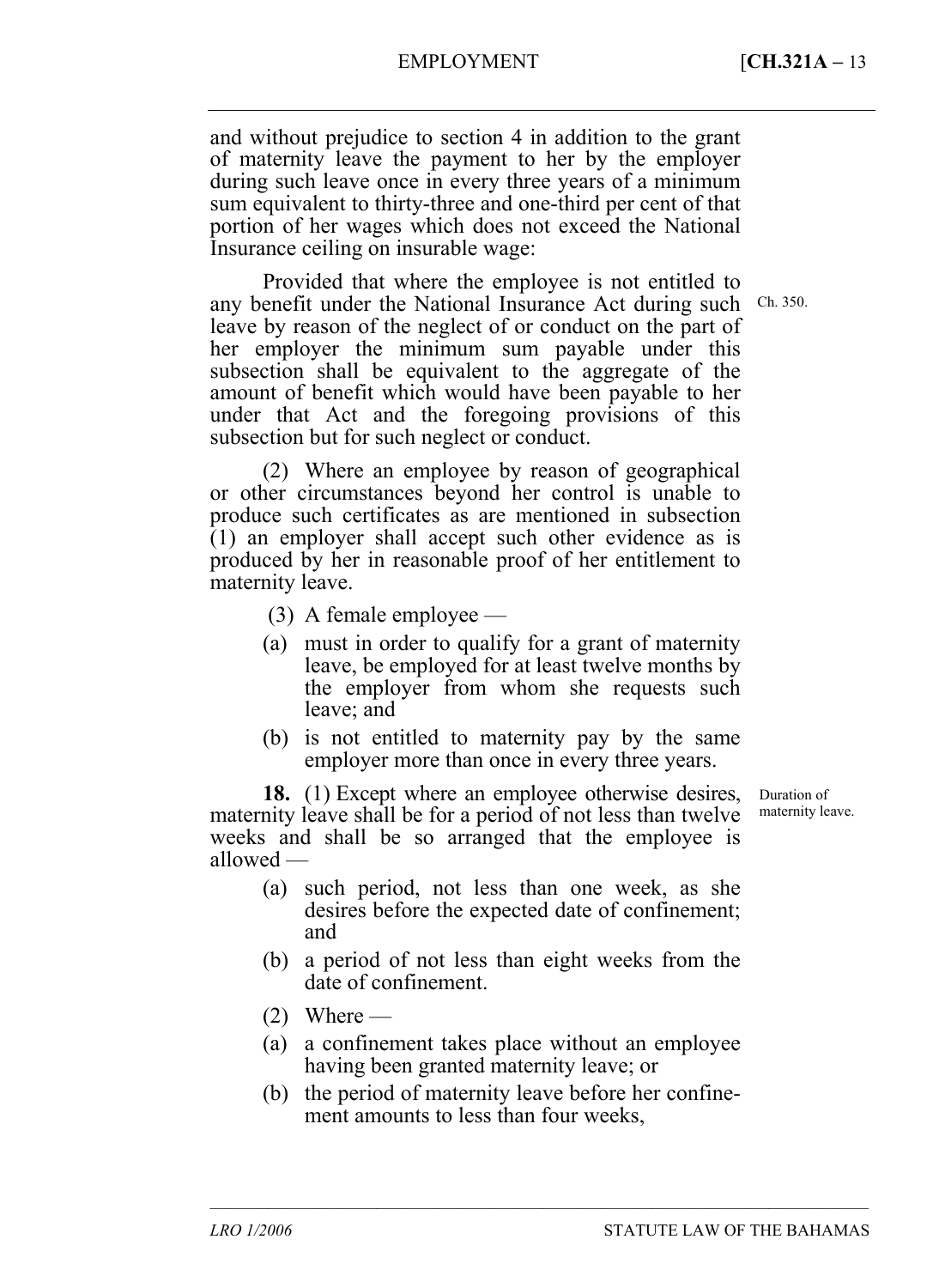## **CH.321A –** 14] EMPLOYMENT

the period of leave after confinement shall, if the employee so desires, be extended so that the total period of leave does not amount to less than twelve weeks.

(3) Where an employee has been granted maternity leave and the date of confinement is a later date than the date stated in the certificate issued pursuant to subsection (1) of section 17 as being the date on which confinement was expected, her maternity leave shall be extended to include the period that elapsed between those dates.

(4) Where an employee has been granted maternity leave and the employee dies during such leave, the guardian of the child shall be entitled to any unpaid maternity benefits due to the mother from her employer and the National Insurance Board.

Additional leave.

Family leave.

**19.** An employee who, after confinement, suffers any illness arising out of such confinement shall be granted, in addition to the maternity leave to which she is entitled under section 17, such additional unpaid leave not exceeding six weeks as a medical practitioner recommends.

**20.** (1) An employee who has been employed for at least six months is entitled to family leave without pay for a period not exceeding one week per annum following —

- (a) the birth of a child; or
- (b) the death or illness of a child, spouse or parent.

(2) Every employee shall be required to provide to the satisfaction of his employer evidence of birth, death or illness, as the case may be.

Protection of employment.

- **21.** (1) Subject to subsection (2), no employer shall —
- (a) dismiss or give notice of dismissal to a female employee at any time between the date of her delivery to him of a medical certificate under section 17 and the date of the expiration of her maternity leave or additional leave granted under section 19;
- (b) give notice of dismissal to an employee so that it would expire during her maternity leave or additional leave granted under section 19 or dismiss her during such leave;
- (c) dismiss an employee or require an employee to resign on the ground that she is pregnant; or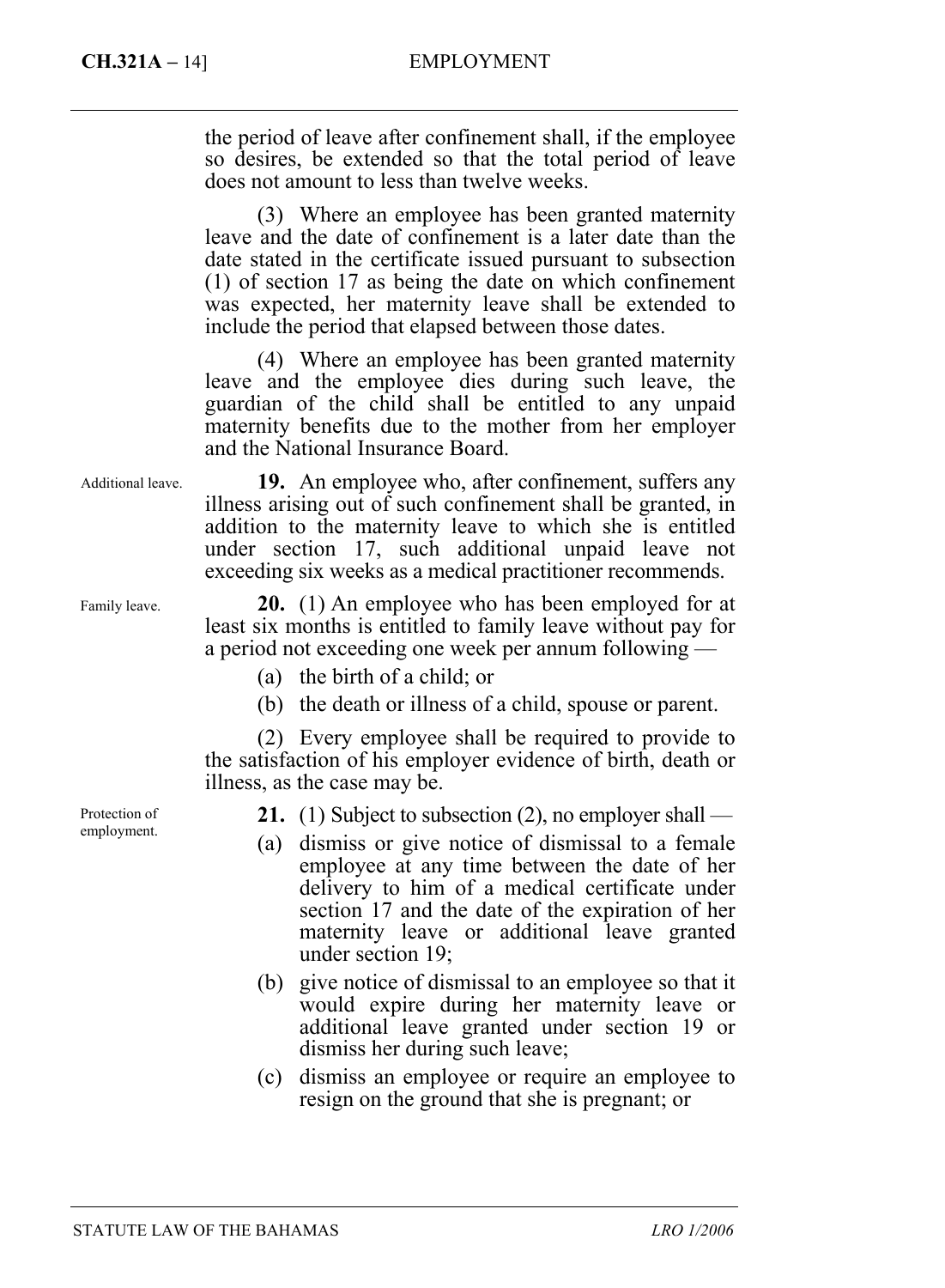- 
- (d) require an employee to resign during any of the times referred to in paragraph (a) or (b) and which paragraphs then apply to that employee.
- (2) Subsection (1) does not apply where —
- (a) there has been serious default, or gross negligence amounting to abandonment of duty, on the part of the female employee; or
- (b) there has been an express contract of service for a fixed term between an employer and the female employee which has expired.

(3) Subject to subsection (2), it shall be presumed for the purposes of any proceedings unless the contrary is shown that the dismissal of a female employee, who was at the time of her dismissal not less than six months in her pregnancy, was in breach of subsection  $(1)(c)$  or  $(d)$ .

**22.** Where a female employee has been granted maternity leave she is, on her resumption of work after such leave, entitled to —

- (a) her seniority rights;
- (b) reinstatement in her former position or equivalent position,

and she shall not by reason only of the fact that she went on maternity leave, be paid a smaller remuneration than she received before she went on maternity leave.

**23.** Any employer who contravenes or fails to comply with any of the provisions of section 21 or 22 shall be liable to a fine of five thousand dollars.

**24.** An employer may in addition to the fine imposed on him be liable to pay to the female employee any payment due to such employee under this Act.

**25.** Sections 21 to 24 shall apply *mutatis mutandis* to family leave. Application.

## **PART VI REDUNDANCY PAYMENTS**

**26.** (1) Where an employee who has been continuously employed for one year or more is dismissed by his employer because of redundancy, his employer is, subject to the provisions of this Part, liable to pay to him a sum (in this Act referred to as a "redundancy payment" or "redundancy pay") calculated in accordance with subsection (2).

Right to redundancy payment.

Protection of seniority.

Contravention of sections 21 and 22.

Power to order payment.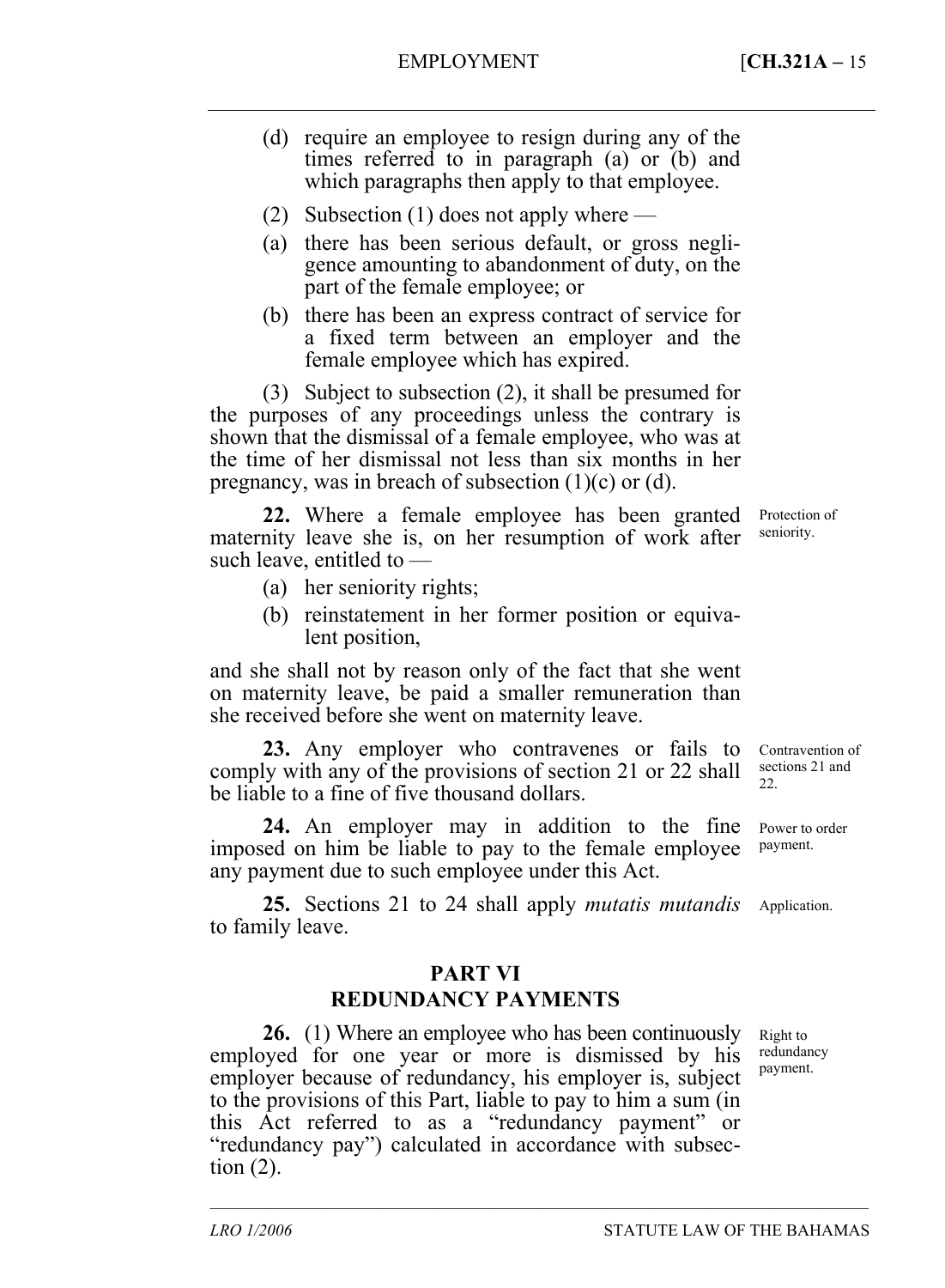### **CH.321A –** 16] EMPLOYMENT

(2) Subject to subsection (3), the amount of the redundancy payment shall be calculated by reference to the date of the employee's redundancy by starting on that date and reckoning backwards the number of complete years of employment and allowing —

- (a) where the employee has been employed for twelve months or more —
	- (i) two weeks' notice or two weeks' basic pay in lieu of notice; and
	- (ii) two weeks' basic pay (or a part thereof on a *pro rata* basis) for each year up to twentyfour weeks;
- (b) where the employee holds a supervisory or managerial position —
	- (i) one month's notice or one month' s basic pay in lieu of notice; and
	- (ii) one month's basic pay (or a part thereof on a *pro rata* basis) for each year up to fortyeight weeks.

(3) Notwithstanding subsection (1), the employer shall have the right to appropriate any monies owing to him by the employee from any monies payable under subsection  $(1)$ .

(4) Where an employer provides a gratuity or noncontributory pension for an employee, the employee is not entitled to both redundancy pay and the gratuity or noncontributory pension but the employee shall select the one which he prefers.

**27.** For the purposes of this Part, an employee shall be deemed to be dismissed because of redundancy if his dismissal is wholly or mainly attributable to —

- (a) the fact that his employer has ceased, or intends to cease, to carry on the business for the purposes of which the employee was employed by him, or has ceased, or intends to cease, to carry on that business in the place where the employee was so employed; or
- (b) the fact that the requirements of that business for employees to carry out work of a particular kind, or for employees to carry out work of a particular kind in the place where he was so employed, have ceased or diminished or are expected to cease or diminish:

Meaning of redundancy.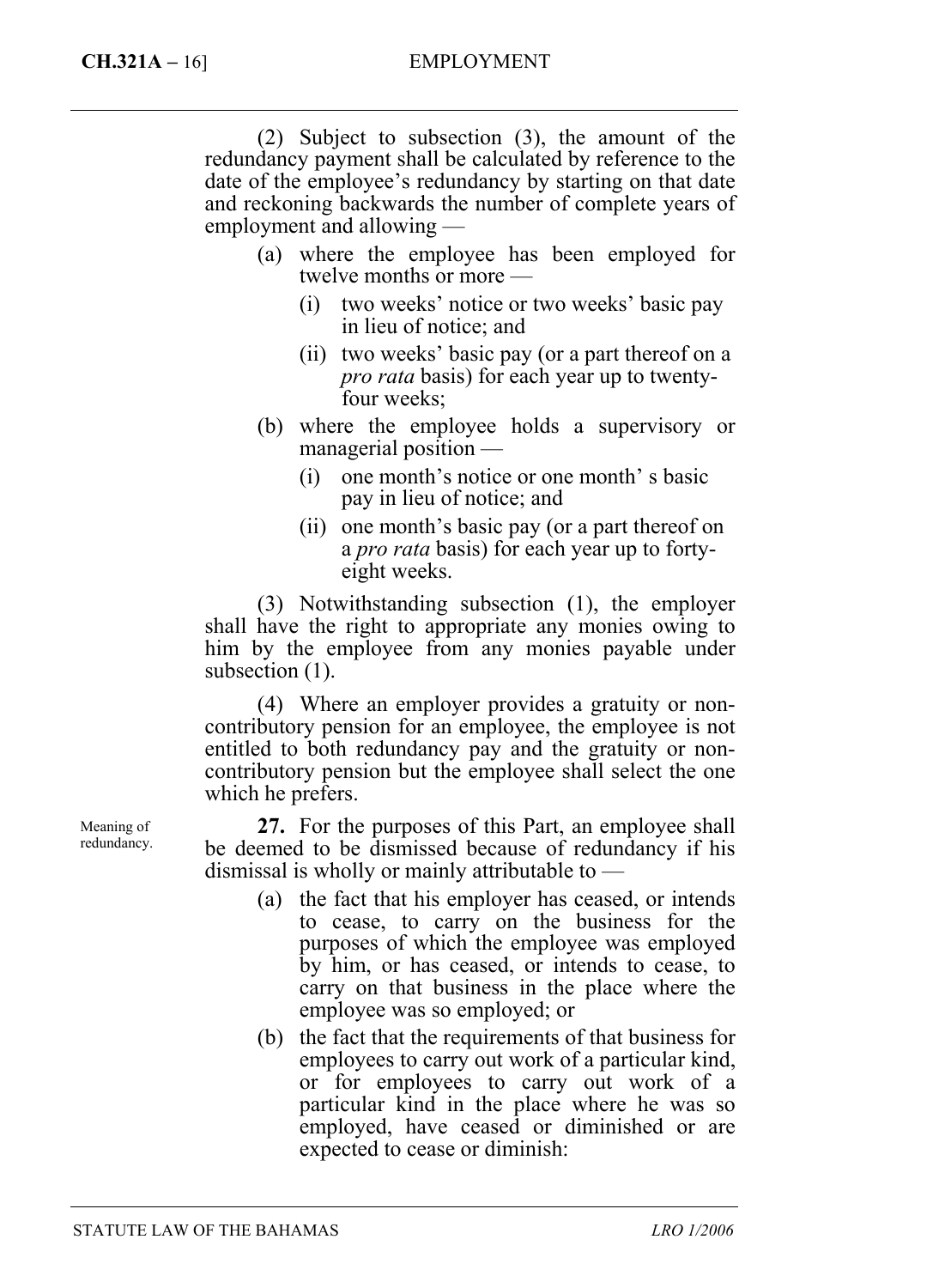Provided that an employee shall not be deemed to be dismissed because of redundancy where such employee is required to carry out work for a fixed term of less than two years in respect of a specific construction project and such term has come to an end.

**28.** (1) Payment of redundancy pay shall be made on or before the date of the employee's redundancy.

Recovery of redundancy payments.

(2) A redundancy payment may be recovered as a debt due to the employee in proceedings before the Tribunal.

(3) A redundancy payment shall be a preferred debt in all cases involving bankruptcy or liquidation.

## **PART VII**

## **TERMINATION OF EMPLOYMENT WITH NOTICE**

29. (1) For the purposes of this Act, the minimum Period of notice. period of notice required to be given by an employer to terminate the contract of employment of an employee shall  $be$  —

- (a) where the employee has been employed for six months or more but less than twelve months —
	- (i) one week's notice or one week's basic pay in lieu of notice; and
	- (ii) one week's basic pay (or a part thereof on a *pro rata* basis) for the said period between six months and twelve months;
- (b) where the employee has been employed for twelve months or more —
	- (i) two weeks' notice or two weeks' basic pay in lieu of notice; and
	- (ii) two weeks' basic pay (or a part thereof on a *pro rata* basis) for each year up to twentyfour weeks;
- (c) where the employee holds a supervisory or managerial position —
	- (i) one month's notice or one month's basic pay in lieu of notice; and
	- (ii) one month's basic pay (or a part thereof on a *pro rata* basis) for each year up to fortyeight weeks.

–––––––––––––––––––––––––––––––––––––––––––––––––––––––––––––––––––––––––––––––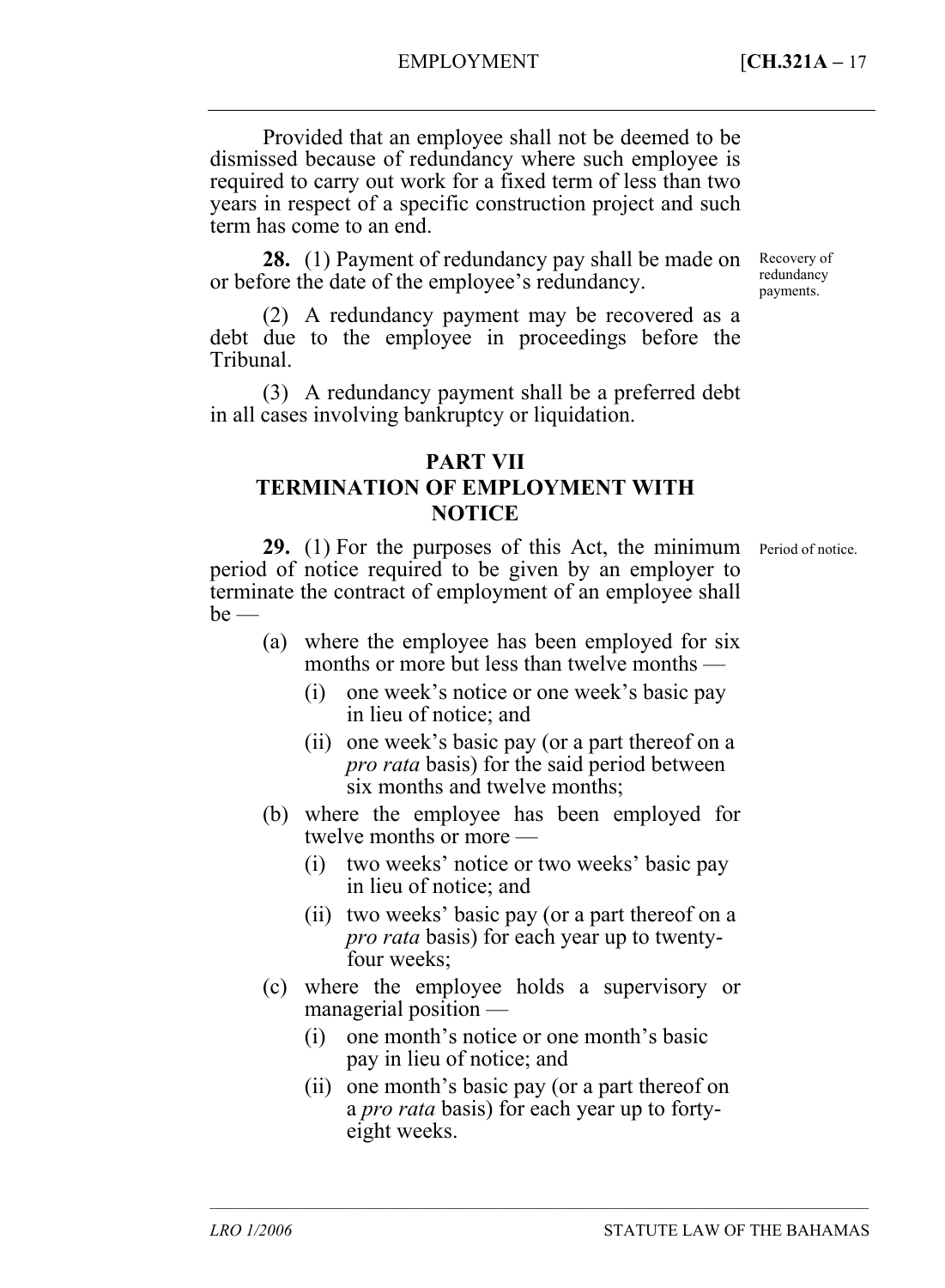(2) An employee shall not terminate his employment until after the expiry of —

- (a) two week's notice to the employer if the period of employment is one year or more but less than two years; or
- (b) four weeks notice to the employer if the period of employment is two years or more,

unless the employer has been guilty of a breach of the terms and conditions of employment.

(3) Notwithstanding subsection (1), the employer shall have the right to appropriate any monies owing to him by the employee from any monies payable under subsection  $(1)$ .

**30.** (1) Any notice which under this Part is required or authorised to be given by an employer to an employee may be given orally or in writing by being delivered to the employee, or left for him at his usual or last-known place of residence, or sent by prepaid registered post addressed to him at that place.

(2) Any notice which under this Part is required or authorised to be given by an employee to an employer may be given either by the employee himself or by a person authorised by him to act on his behalf, and, whether given by or on behalf of the employee —

- (a) may be given orally or in writing by being delivered to the employer, or sent by prepaid registered post addressed to him at the place where the employee is or was employed by him; or
- (b) if arrangements in that behalf have been made by the employer, may be given by being delivered to a person designated by the employer in pursuance of the arrangements, or left for such a person at a place so designated, or sent by prepaid registered post to such a person at an address so designated.

Provisions as to notices.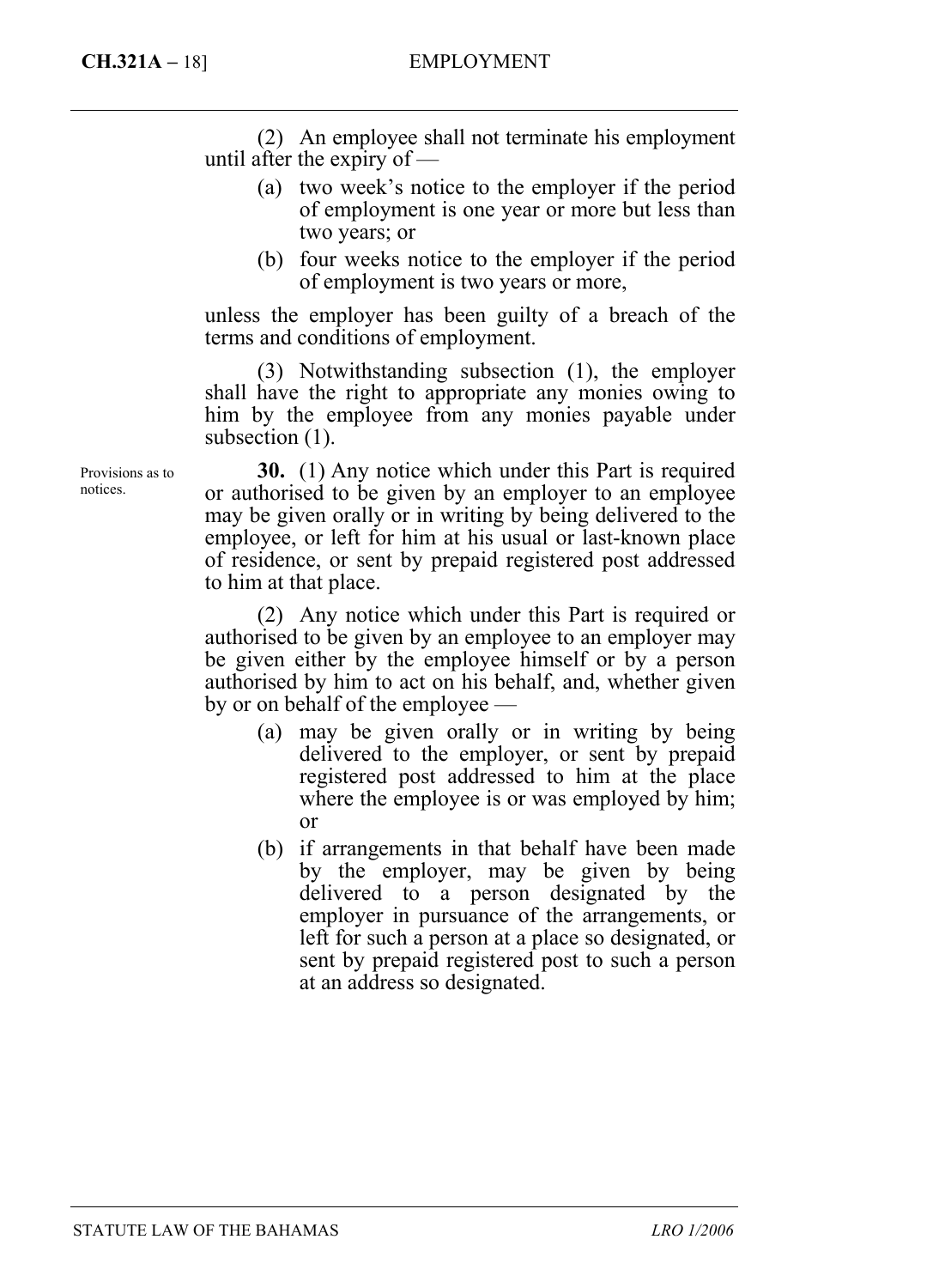## **PART VIII SUMMARY DISMISSAL**

**31.** An employer may summarily dismiss an employee without pay or notice when the employee has committed a fundamental breach of his contract of employment or has acted in a manner repugnant to the fundamental interests of the employer:

Provided that such employee shall be entitled to receive previously earned pay.

**32.** Subject to provisions in the relevant contract of employment, misconduct which may constitute a fundamental breach of a contract of employment or may be repugnant to the fundamental interests of the employer shall include (but shall not be limited to) the following —

dismissal.

Summary

Grounds for summary dismissal.

- (a) theft;
- (b) fraudulent offences;
- (c) dishonesty;
- (d) gross insubordination or insolence;
- (e) gross indecency:
- (f) breach of confidentiality, provided that this ground shall not include a report made to a law enforcement agency or to a government regulatory department or agency;
- (g) gross negligence;
- (h) incompetence;
- (i) gross misconduct.

**33.** An employer shall prove for the purposes of any proceedings before the Tribunal that he honestly and reasonably believed on a balance of probability that the employee had committed the misconduct in question at the time of the dismissal and that he had conducted a reasonable investigation of such misconduct except where such an investigation was otherwise unwarranted.

–––––––––––––––––––––––––––––––––––––––––––––––––––––––––––––––––––––––––––––––

Proof of misconduct.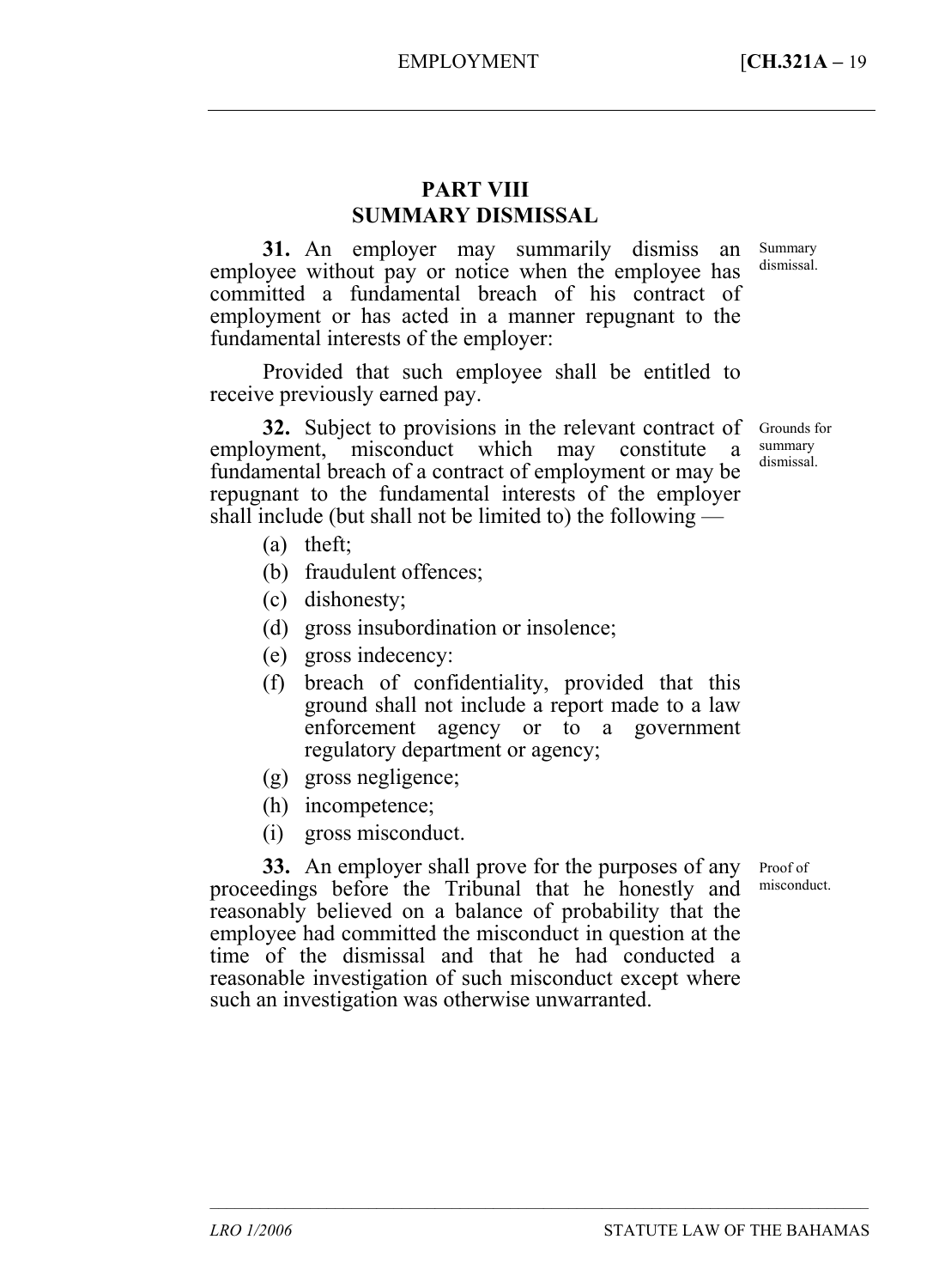## **PART IX UNFAIR DISMISSAL**

Right of employee.

Fairness of dismissal.

Dismissal relating to trade union membership.

**34.** Every employee shall have the right not to be unfairly dismissed, as provided in sections 35 to 40, by his employer.

**35.** Subject to sections 36 to 40, for the purposes of this Part, the question whether the dismissal of the employee was fair or unfair shall be determined in accordance with the substantial merits of the case.

**36.** (1) For the purposes of this Part, the dismissal of an employee by an employer shall be regarded as having been unfair if the reason for it (or, if more than one, the principal reason) was that the employee —

- (a) was, or proposed to become, a member of an independent trade union;
- (b) had taken, or proposed to take, part at any appropriate time in the activities of an independent trade union; or
- (c) was not a member of any trade union, or of a particular trade union, or of one of a number of particular trade unions, or had refused or proposed to refuse to become or remain a member.

 (2) Any reason by virtue of which a dismissal is to be regarded as unfair in consequence of subsection (1) is in this Part referred to as an "inadmissible reason".

(3) In subsection (1) "appropriate time" in relation to an employee taking part in the activities of a trade union, means time which either —

- (a) is outside his working hours; or
- (b) is a time within his working hours at which, in accordance with prior arrangements agreed with or consent given by his employer, it is permissible for him to take part in those activities,

and in this subsection "working hours", in relation to an employee, means any time when, in accordance with his contract of employment, he is required to be at work.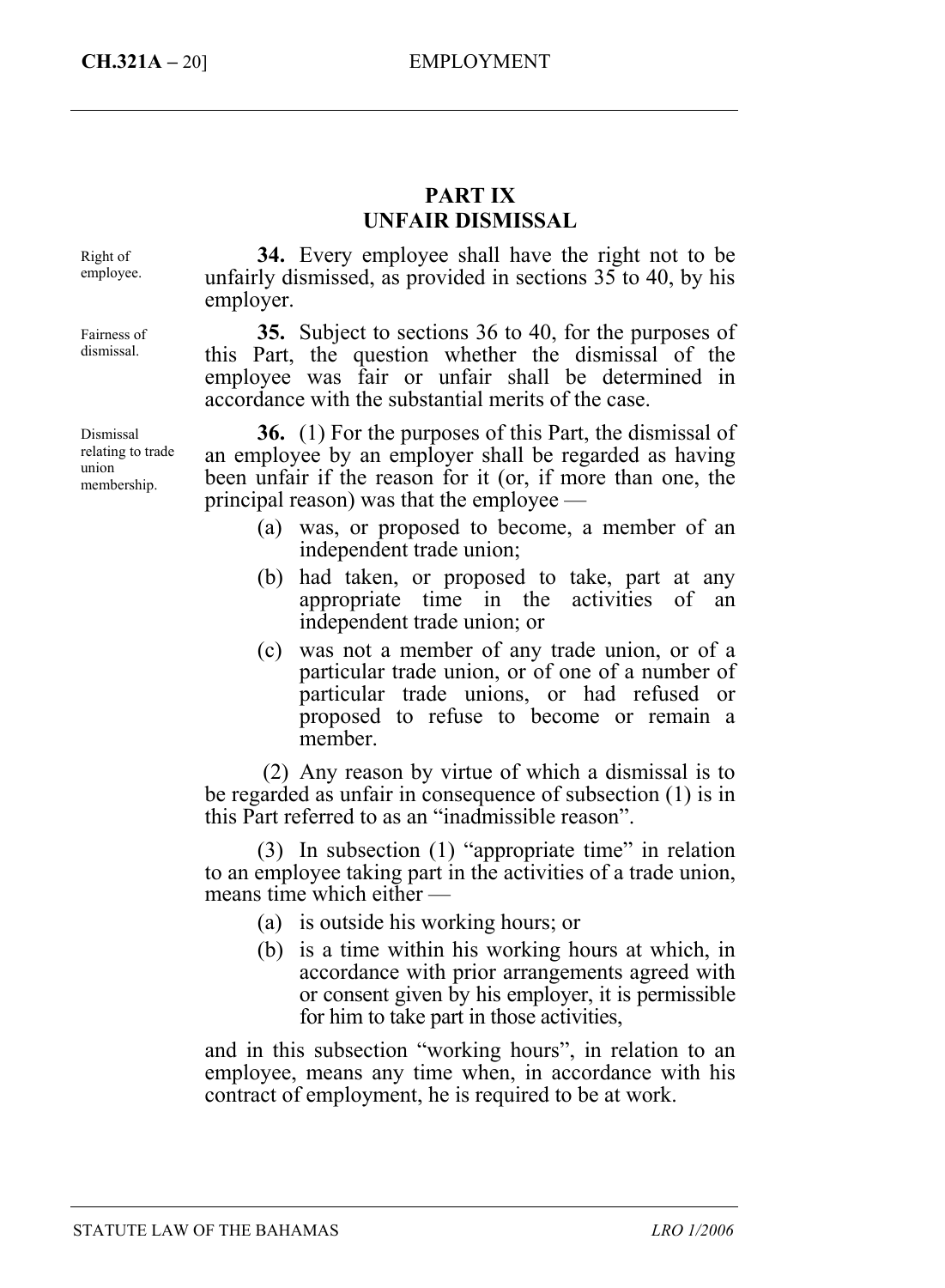(4) In this section, unless the context otherwise requires, references to a trade union include references to a branch or section of a trade union.

**37.** Where the reason or principal reason for the dismissal of an employee was redundancy but it is shown that the circumstances constituting the redundancy applied equally to one or more other employees in the same undertaking who held positions similar to that held by him and who have not been dismissed by the employer and either —

- (a) that the reason (or, if more than one, the principal reason) for which he was selected for dismissal was an inadmissible reason; or
- (b) that he was selected for dismissal in contravention of a customary arrangement or agreed procedure relating to redundancy and there were no special reasons justifying a departure from that arrangement or procedure in his case,

then for the purposes of this Part the dismissal shall be regarded as unfair.

**38.** An employee shall be treated for the purposes of this Part as unfairly dismissed if the reason or principal reason for her dismissal is that she is pregnant or is for any other reason connected with her pregnancy.

**39.** Where an employer —

- (a) on engaging an employee informs the employee in writing that his employment will be terminated on the return to work of another employee who is, or will be, absent wholly or partly for any reason; and
- (b) dismisses the first-mentioned employee on the return to work of that other employee,

then, for the purposes of this Part, the dismissal of the firstmentioned employee shall not be regarded as having been unfair.

**40.** (1) The provisions of this section shall have effect in relation to an employee (in this section referred to as "the complainant") who claims that he has been unfairly dismissed by his employer where at the date of dismissal —

(a) the employer was conducting or instituting a lockout; or

–––––––––––––––––––––––––––––––––––––––––––––––––––––––––––––––––––––––––––––––

Dismissal on ground of pregnancy.

Dismissal of replacement employee.

Dismissal in connection with a lock-out, strike or other industrial action.

Dismissal on ground of redundancy.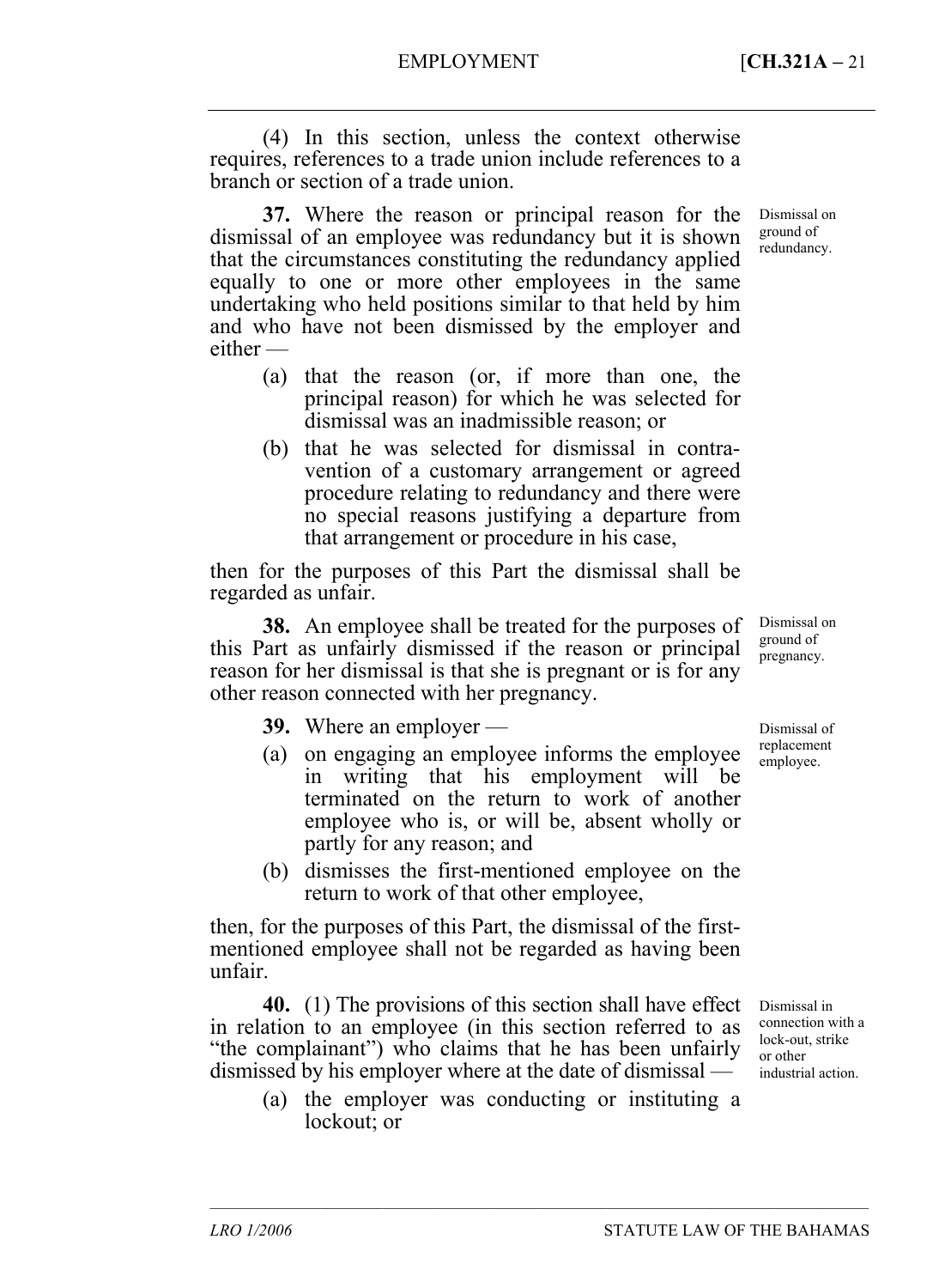(b) the complainant was taking part in a lawful industrial action.

(2) In any case mentioned in subsection (1), the Tribunal shall not determine whether the dismissal was fair or unfair unless it is shown —

- (a) that a relevant employee of the same employer has not been dismissed; or
- (b) that any such relevant employee has, before the expiry of the period of three months beginning with the date of dismissal of the complainant, been offered re-engagement and that the complainant has not been offered re-engagement.

(3) Where it is shown that the condition referred to in subsection (2)(b) is fulfilled, the provisions of sections 35 to 39 shall have effect as if in those sections for any reference to the reason or principal reason for which the complainant was dismissed there were substituted a reference to the reason or principal reason for which he has not been offered re-engagement.

(4) In this section —

"date of dismissal" means —

- (a) where the complainant's contract of employment was terminated by notice, the date on which the notice was given by the employer; and
- (b) in any other case, the effective date of termination;

"relevant employee" means —

- (a) in relation to a lock-out, an employee who was directly interested in the dispute in contemplation or furtherance of which the lock-out occurred; and
- (b) in relation to a strike or other industrial action, an employee at the establishment of the employer at or from which the complainant works who was taking part in it at the date of dismissal of the complainant,

and, in this section, any reference to an offer of reengagement is a reference to an offer (made either by the original employer or by a successor of that employer or an associated employer) to re-engage an employee, either in the job which he held immediately before the date of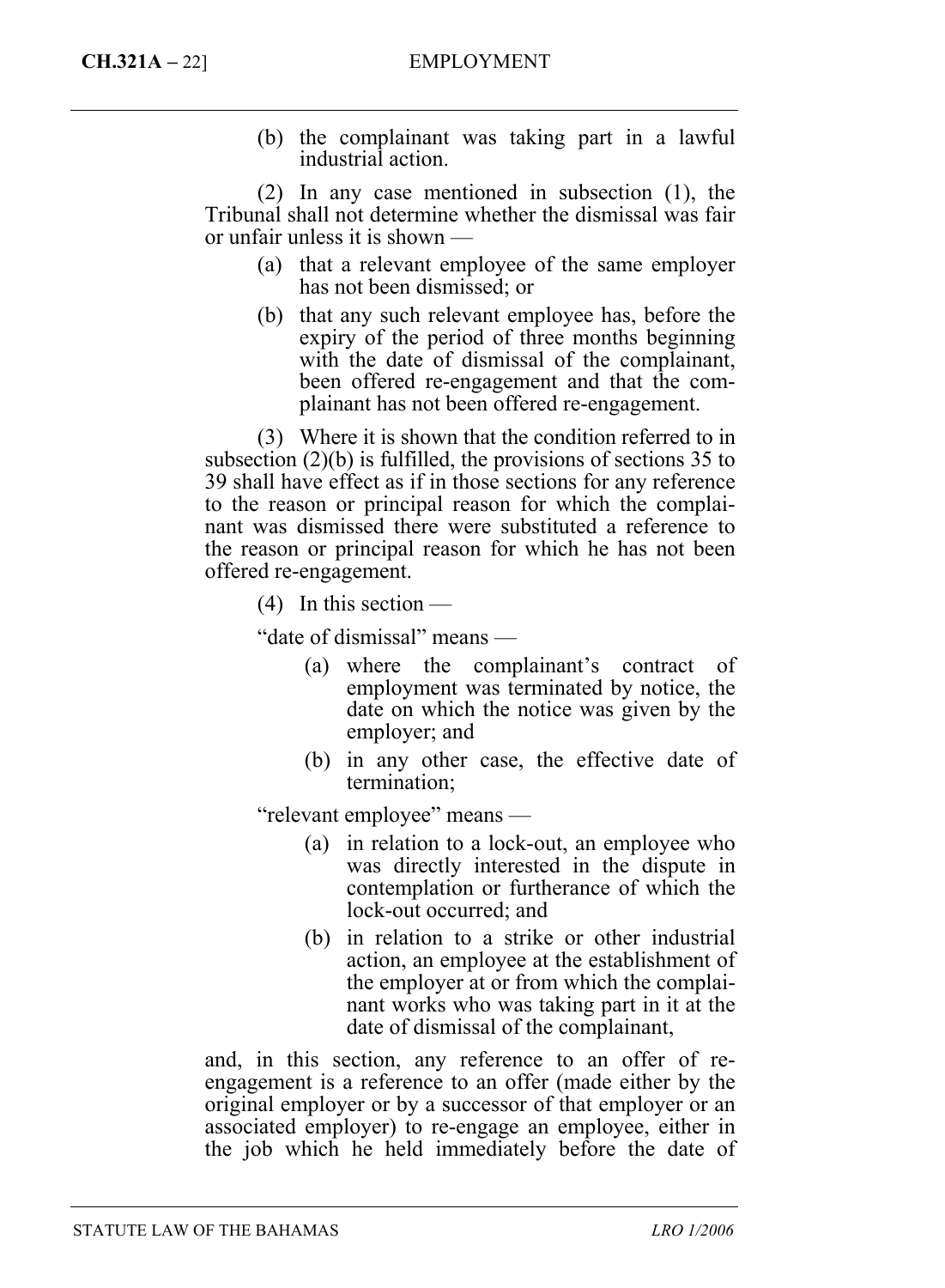dismissal or in a different job which would be reasonably suitable in his case.

**41.** Where, under the Industrial Relations Act, a trade dispute relating to unfair dismissal is referred to the Tribunal such dispute shall be dealt with by the Tribunal as a complaint in accordance with the provisions of this Part.

**42.** (1) Where on a complaint made under section 41 the Tribunal finds that the grounds of the complaint are proved it shall explain to the complainant what orders for reinstatement or re-engagement may be made under section 43 and in what circumstances they may be made, and shall ask him whether he wishes the Tribunal to make such an order, and if he does express such a wish the Tribunal may make an order under section 43.

(2) If on a complaint made under section 41 the Tribunal finds that the grounds of the complaint are proved and no order is made under section 43, the Tribunal shall make an award of compensation for unfair dismissal, calculated in accordance with sections 46 to 48, to be paid by the employer to the employee.

**43.** (1) An order made under this section may be an order for reinstatement (in accordance with subsections (2) and (3)) or an order for re-engagement (in accordance with subsection (4)), as the Tribunal may decide.

 (2) An order for reinstatement is an order that the employer shall treat the complainant in all respects as if he had not been dismissed, and on making such an order the Tribunal shall specify —

- (a) any amount payable by the employer in respect of any benefit which the complainant might reasonably be expected to have had but for the dismissal;
- (b) any rights and privileges, including seniority and pensions rights, which must be restored to the employee; and
- (c) the date by which the order must be complied with

–––––––––––––––––––––––––––––––––––––––––––––––––––––––––––––––––––––––––––––––

(3) Without prejudice to the generality of subsection (2), if the complainant would have benefited from an improvement in his terms and conditions of employment had he not been dismissed, an order for reinstatement shall require him to be treated as if he had benefited from that

Complaint. Ch. 321.

Remedies for unfair dismissal.

Order for reinstatement or re-engagement.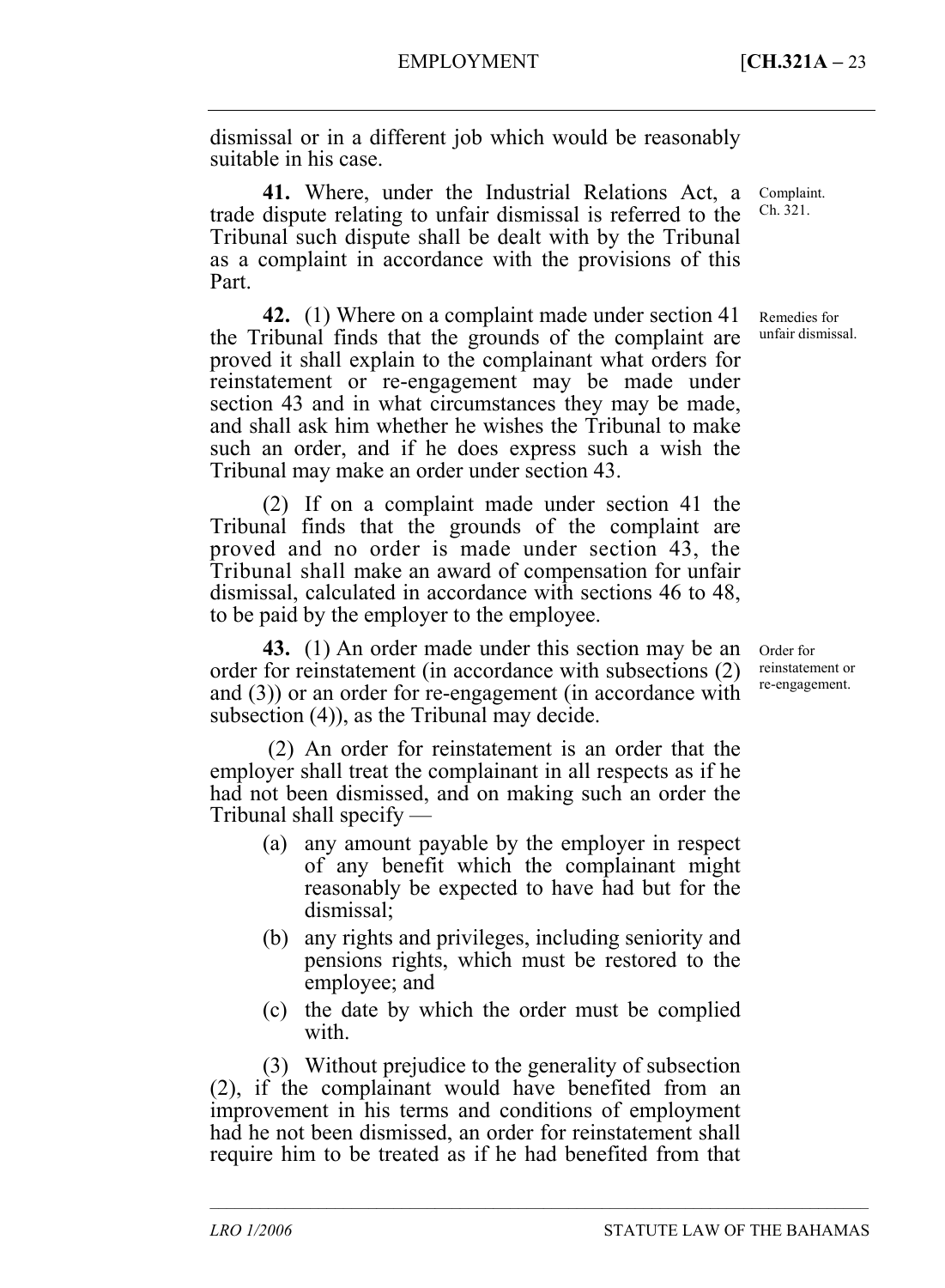improvement from the date on which he would have done so but for being dismissed.

(4) An order for re-engagement is an order that the complainant be engaged by the employer, or by a successor of the employer or by an associated employer, in employment comparable to that from which he was dismissed or other suitable employment, and on making such an order the Tribunal shall specify the terms on which re-engagement is to take place.

**44.** (1) If an order under section 43 is made and the complainant is reinstated or, as the case may be, reengaged but the terms of the order are not fully complied with, then, subject to section 48, the Tribunal shall make an award of compensation, to be paid by the employer to the employee, of such amount as the Tribunal thinks fit having regard to the loss sustained by the complainant in consequence of the failure to comply fully with the terms of the order.

(2) Subject to subsection (1), if an order under section 43 is made but the complainant is not reinstated or, as the case may be, re-engaged in accordance with the order —

- (a) the Tribunal shall make an award of compensation for unfair dismissal, calculated in accordance with sections 45 to 47 to be paid by the employer to the employee; and
- (b) unless the employer satisfies the Tribunal that it was not practicable to comply with the order, the Tribunal shall make an additional award of compensation to be paid by the employer to the employee of an amount of not more than twentysix weeks' pay.

**45.** Where the Tribunal makes an award of compensation for unfair dismissal under subsection (2) of section 42 or subsection (2)(a) of section 44 the award shall consist of a basic award calculated in accordance with section 46 and a compensatory award calculated in accordance with section 47.

**46.** (1) Subject to the following provisions of this section, the amount of the basic award shall be the amount calculated by reference to the date the employee was dismissed by starting on that date and reckoning backwards the number of complete years of employment falling within that period, and allowing three weeks' pay for each year of employment.

Enforcement of order made under section 43 and compensation award.

Compensation for unfair dismissal.

Calculation of basic award.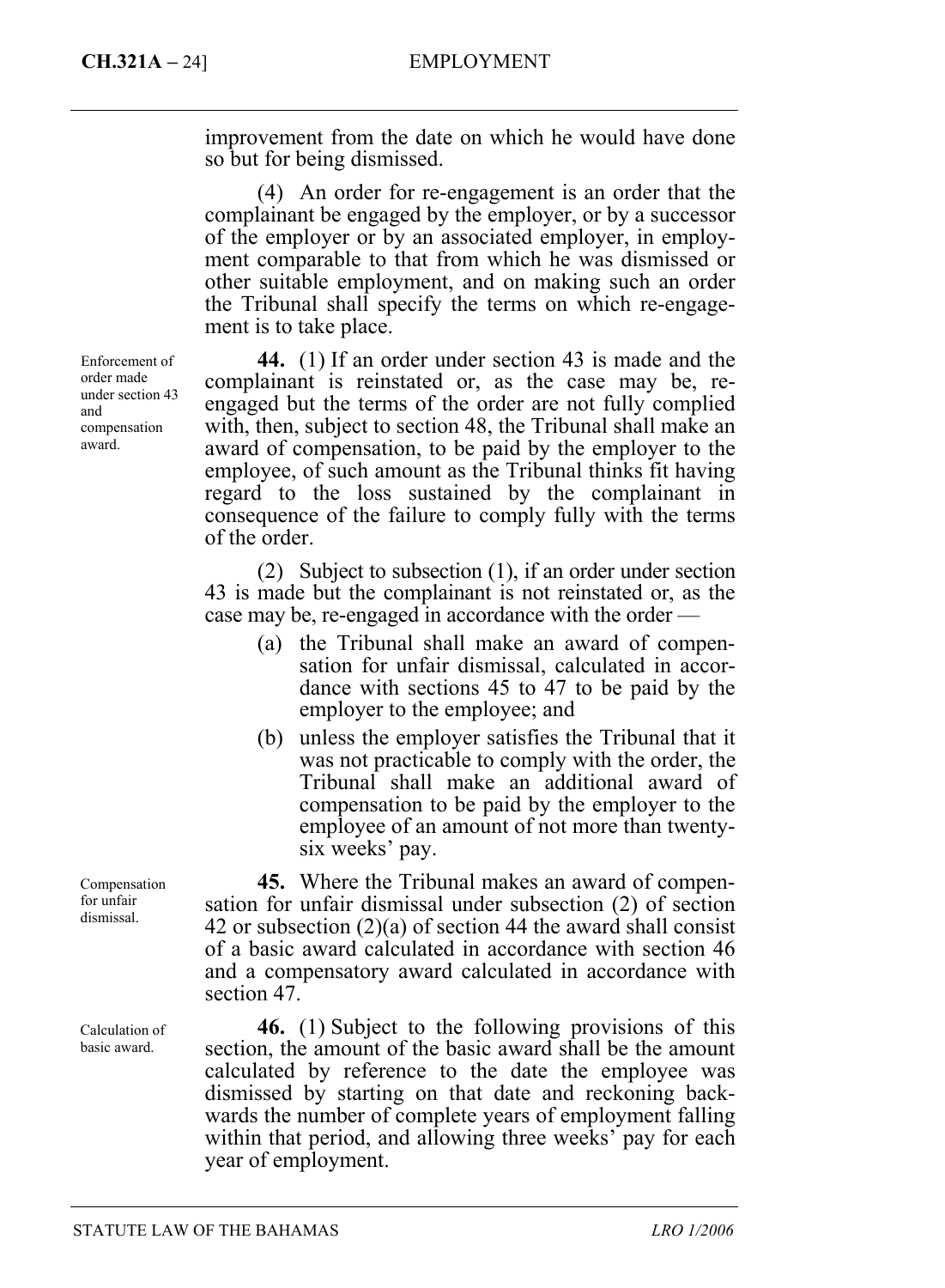(2) Where the Tribunal finds that the dismissal was to any extent caused or contributed to by any action of the complainant it shall, except in a case where the dismissal was by reason of redundancy, reduce the amount of the basic award by such proportion as it considers just and equitable having regard to that finding.

(3) Where the Tribunal finds that the complainant has refused an offer by the employer which if accepted would have the effect of reinstating or re-engaging the complainant in his employment in all respects as if he had not been dismissed, the Tribunal shall not make an award.

(4) Where the Tribunal considers that any conduct of the complainant before the dismissal (or, where the dismissal was with notice, before the notice was given), other than conduct taken into account by virtue of subsection (3), was such that it would be just and equitable to reduce or further reduce the amount of the basic award to any extent, the Tribunal shall reduce or further reduce that amount accordingly.

(5) The amount of the basic award shall be reduced or, as the case may be, be further reduced, by the amount of any payment, made by the employer to the employee on the ground that the dismissal was by reason of redundancy, whether in pursuance of Part VI or otherwise.

**47.** (1) Subject to section 48, the amount of the compensatory award shall be such amount as the Tribunal considers just and equitable in all the circumstances having regard to the loss sustained by the complainant in consequence of the dismissal in so far as that loss is attributable to action taken by the employer.

- (2) Such loss shall be taken to include —
- (a) any expenses reasonably incurred by the complainant in consequence of the dismissal; and
- (b) subject to subsection (3), loss of any benefit which he might reasonably be expected to have had but for the dismissal.

–––––––––––––––––––––––––––––––––––––––––––––––––––––––––––––––––––––––––––––––

(3) In determining, for the purposes of subsection (1), how far any loss sustained by the complainant was attributable to action taken by the employer no account shall be taken of any pressure which, by calling, organising, procuring or financing a strike or other industrial action, or threatening to so do, was exercised on the

Calculation of compensatory awards.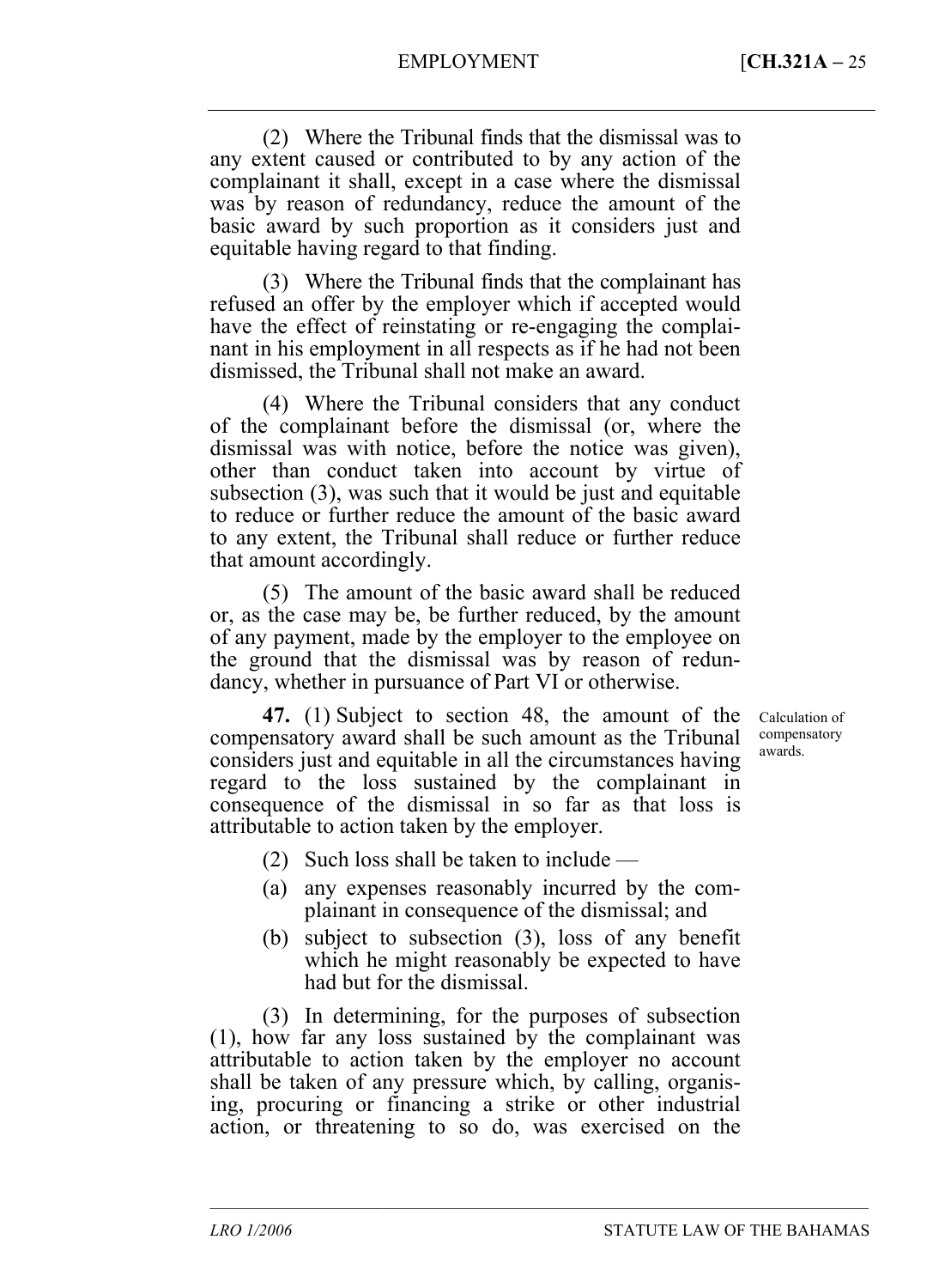## **CH.321A –** 26] EMPLOYMENT

employer to dismiss the employee, and that question shall be determined as if no such pressure had been exercised.

(4) Where the Tribunal finds that the dismissal was to any extent caused or contributed to by any action of the complainant it shall reduce the amount of the compensatory award by such proportion as it considers just and equitable having regard to that finding.

(5) If the amount of any payment made by the employer to the employee on the ground that the dismissal was by reason of redundancy, whether in pursuance of Part VI or otherwise, exceeds the amount of the basic award which would be payable but for subsection (4) of section 46 that excess shall go to reduce the amount of the compensatory award.

**48.** (1) The amount of compensation awarded to a person calculated in accordance with section 46 and of a compensatory award to a person calculated in accordance with section 47, shall not exceed eighteen months pay:

Provided that where the employee holds a supervisory or managerial position the award shall not exceed twenty-four months pay.

(2) It is hereby declared for the avoidance of doubt that the limit imposed by this section applies to the amount which the Tribunal would, apart from this section otherwise award in respect of the subject matter of the complaint after taking into account any payment made by the respondent to the complainant in respect of that matter and any reduction in the amount of the award required by any written law.

(3) Where the Tribunal considers that any conduct of the complainant after the dismissal was such that it would be just and equitable to reduce the amount of the award to any extent, the Tribunal shall reduce that amount accordingly.

## **PART X CHILDREN AND YOUNG PERSONS**

**49.** In this Part —

"child" means any person under the age of fourteen years;

"industrial undertaking" includes —

Limit on compensation.

Definitions for Part X.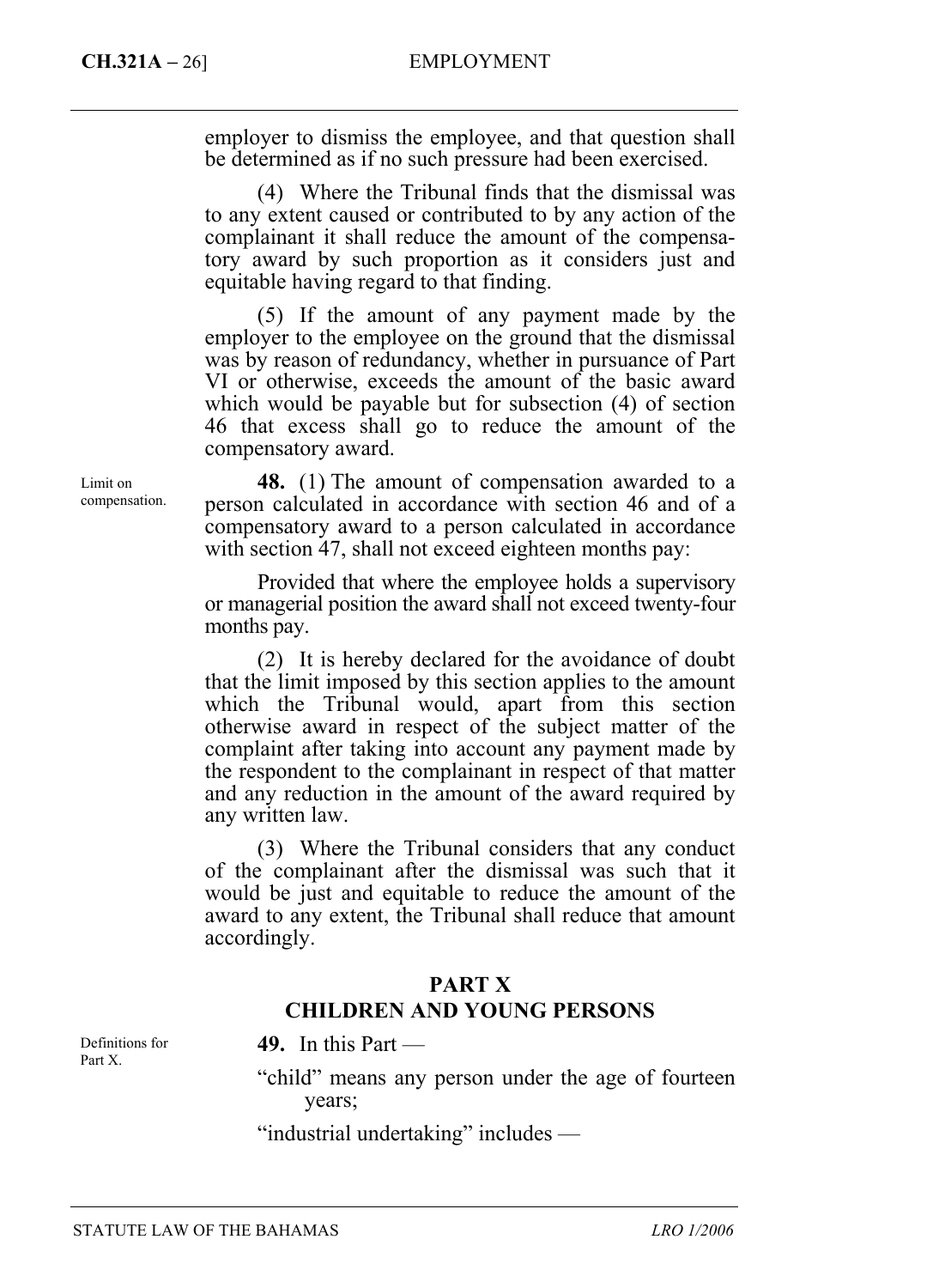- (a) a mine, quarry, or distillery, or a sugar, spirit compound, match, soap, cigar or cigarette factory, or any undertaking in which articles are manufactured, altered, cleaned, repaired, ornamented, finished, adapted for sale, broken up or demolished or in which materials are transformed, including shipbuilding and the generation, transformation and transmission of electricity and motive power of any kind, or any agricultural undertaking;
- (b) construction, reconstruction, maintenance, repair, alteration or demolition of any building, railway, tramway, harbour, dock, pier, canal, inland waterway, road, tunnel, bridge, viaduct, sewer, drain, well, telegraphic or telephonic installation, electrical undertaking, gas work, water work, or other work of construction, as well as the preparation for or laying the foundation of any such work or structures;
- (c) transport of passengers or goods by road or rail or inland waterway including the handling of goods at docks, quays, wharves and warehouses but excluding transport by hand;
- "night work" means work in an industrial undertaking during any time between the hours of eight o'clock in the evening and six o'clock in the morning;
- "parent" includes guardian or other such person who is liable to maintain or has actual custody of a child or young person;
- "ship" means any sea-going ship or boat of any description registered in The Bahamas as a Bahamian ship and includes sea-going fishing boats;
- "young person" means a person who is fourteen years of age and upwards and under the age of eighteen years.

–––––––––––––––––––––––––––––––––––––––––––––––––––––––––––––––––––––––––––––––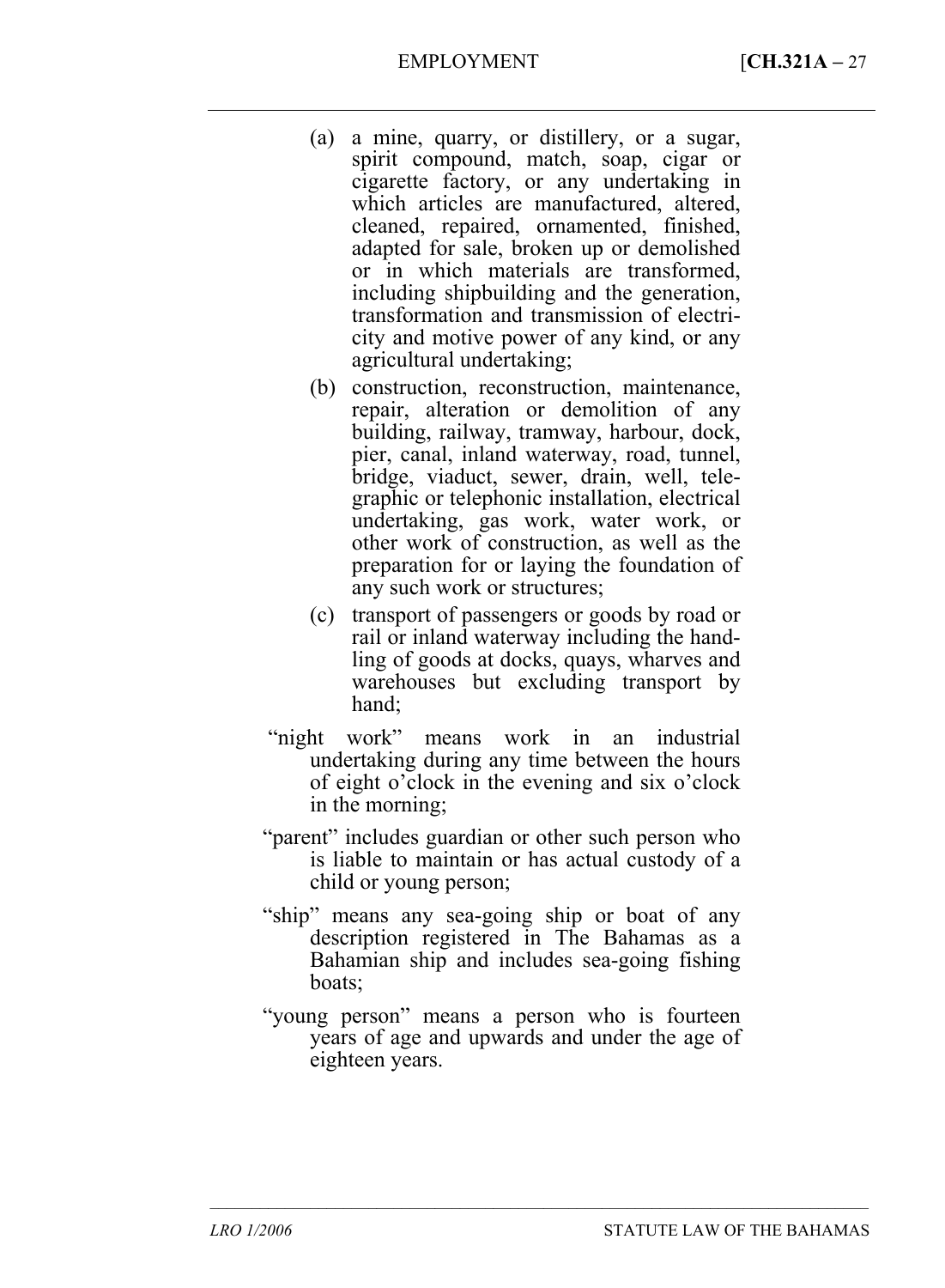## **CH.321A –** 28] EMPLOYMENT

Prohibition of employment of a child.

**50.** (1) A child shall not be employed in any undertaking except as expressly provided in the First Schedule.

(2) The Minister may by Order after consultation with a confederation, being, in the opinion of the Minister, a confederation representative of a majority of employers and associations of employers generally and after consultation with an association of registered trade unions being an association in the opinion of the Minister representative of a majority of employees subject to affirmative resolution of the House of Assembly, amend the First Schedule.

**51.** A child or young person shall not be employed in any work to be performed during any hours during which any school at which such person is a pupil is ordinarily in session, or during such other periods as may prejudice his attendance at such school or render him unfit to obtain the full benefit of the education provided for him.

**52.** (1) If any person employs a child or young person contrary to any of the provisions of this Part, he shall be liable to a fine of one thousand dollars.

(2) If any parent or guardian of a child or young person has consented to the commission of the alleged offence by wilful default, or by habitually neglecting to exercise due care, he shall be liable to the like fine.

**53.** Where the offence of taking a child or young person into employment contrary to any of the provisions of this Part is committed by an agent or employee of the employer, such agent or employee shall be liable to a fine as if he were the employer.

**54.** Where a child or young person is taken into employment in contravention of this Part, on the production, by or with the consent of the parent or guardian, of a false or forged certificate, or on the false representation of his parent or guardian that the child or young person is of an age at which employment is not in contravention of this Part, that parent or guardian shall be liable to a fine of one thousand five hundred dollars.

**55.** If in a charge for an offence under this Part it is alleged that the child or young person in respect of whom the offence was committed was under the age of fourteen

First Schedule.

Prohibition of employment during school hours.

Penalty for employment.

Liability of agent or employer.

False certificate or representation as to age.

Presumption of age.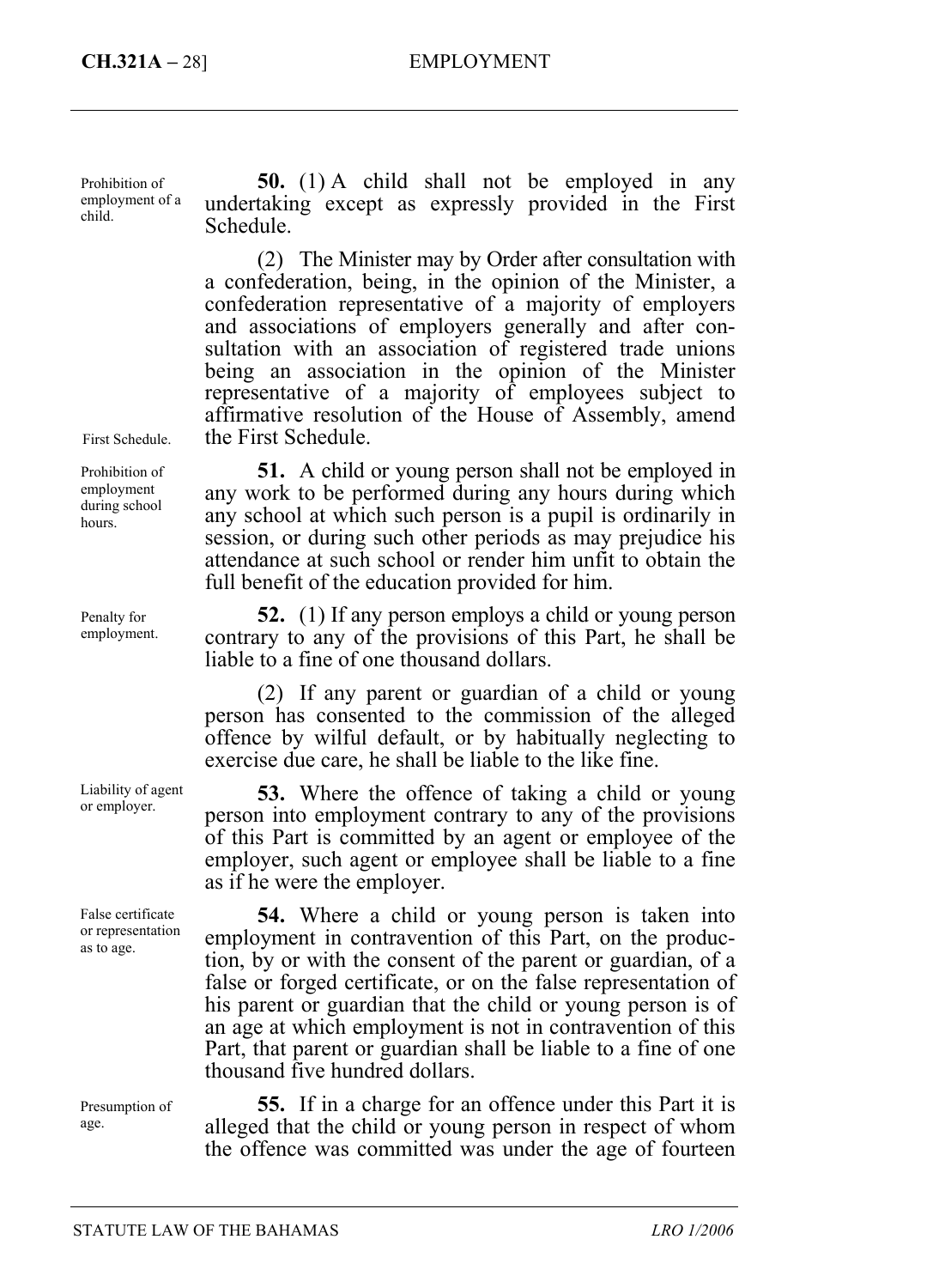or eighteen years, as the case may be, at the date of the commission of the alleged offence he shall, unless the contrary is proved, for the purposes of this Part be presumed at that date to have been under the age of fourteen or eighteen years, as the case may be.

**56.** It shall not be lawful to employ any young person under the age of sixteen upon any ship other than a ship —

- (a) upon which only members of the same family are employed; or
- (b) within the waters of The Bahamas.

**57.** (1) It shall not be lawful to employ a child in night work.

(2) It shall not be lawful, except as expressly provided in this Part and the Second Schedule to employ young persons in night work.

(3) The Minister may by Order after consultation with a confederation, being, in the opinion of the Minister, a confederation representative of a majority of employers and associations of employers generally and after consultation with an association of registered trade unions being an association in the opinion of the Minister representative of a majority of employees subject to affirmative resolution of the House of Assembly, amend the Second Schedule.

**58.** In all industrial undertakings in the case of exceptional circumstances demanding it, the Minister may, by Order, after consultation with a confederation, being, in the opinion of the Minister, a confederation representative of employers and associations of employers generally and after consultation with an association of registered trade unions being an association in the opinion of the Minister representative of employees subject to affirmative resolution of the House of Assembly, suspend the prohibition of night work for such period as he may deem necessary.

**59.** A young person may work outside school hours under the following conditions —

- (a) in a school day, for not more than three hours;
- (b) in a school week, for not more than twenty-four hours;
- (c) in a non-school day, for not more than eight hours;

–––––––––––––––––––––––––––––––––––––––––––––––––––––––––––––––––––––––––––––––

Prohibition of employment on ships.

General prohibition of night work.

Second Schedule.

Exceptional circumstances.

Conditions in respect of young persons.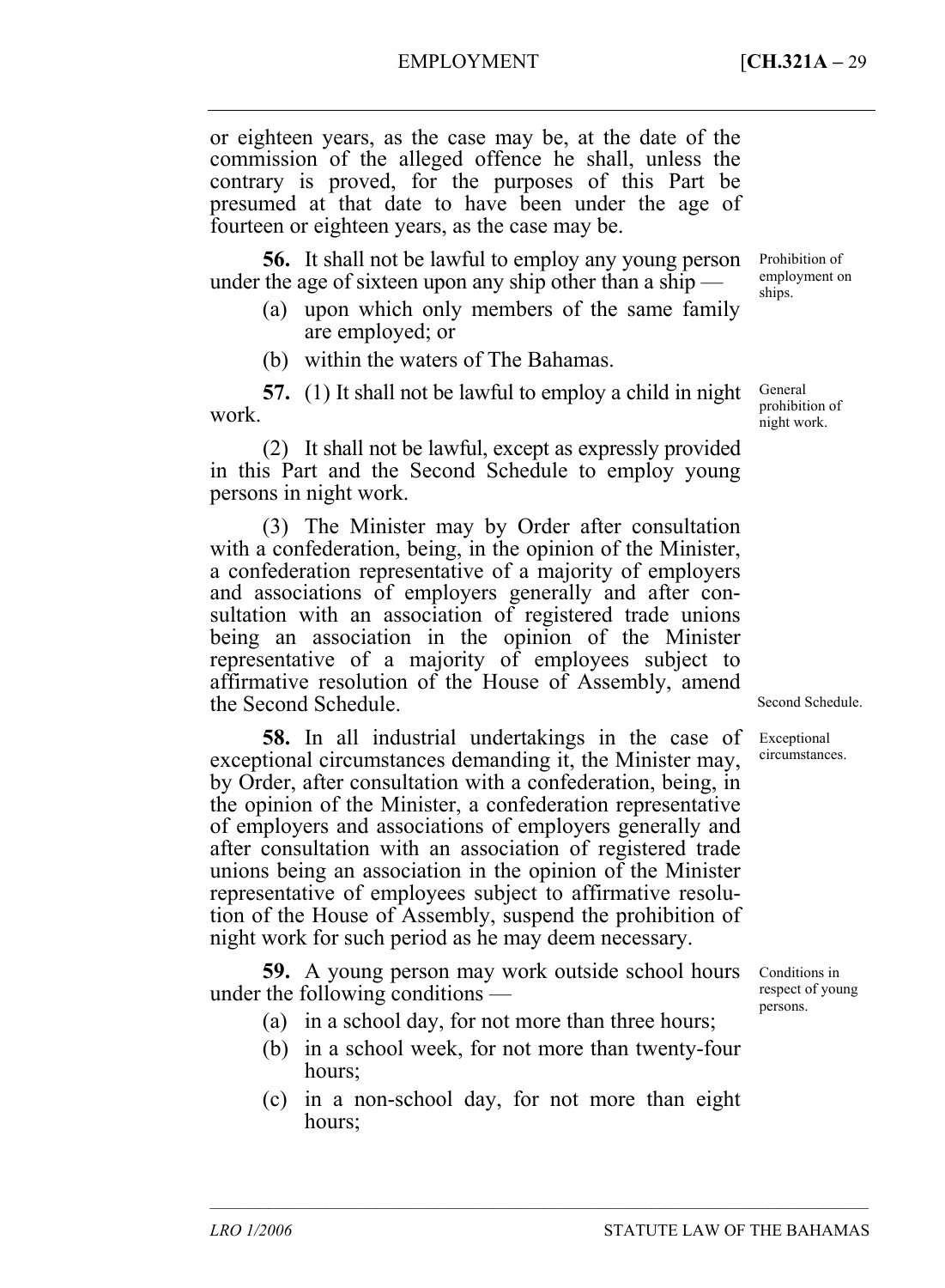(d) in a non-school week, for not more than forty hours.

### **PART XI WAGES**

Wages to be paid in the currency of The Bahamas.

**60.** (1) In any contract of service hereafter to be made for the employment of any employee for the performance of any work within The Bahamas the wages of such employee shall be made payable and be paid at regular intervals of not more than one month to the individual employee in the currency of The Bahamas and not otherwise.

(2) Subsection (1) shall not be construed so as to prevent or render invalid any contract for the payment, or any actual payment, to such employee as aforesaid of the whole or any part of his wages, in drafts or orders for the payment of money to the bearer on demand, drawn upon any person lawfully carrying on the business of a banker in The Bahamas, if such employee freely consents, to receive such drafts or orders and all such payments shall for the purposes of this Act be as valid and effectual as if such payments had been made in the currency of The Bahamas.

(3) If any draft or order as mentioned in subsection (2) shall be dishonoured or not paid on presentation to such person lawfully carrying on the business of a banker the employer to whom such draft or order has been delivered in such part payment or payment of wages shall in addition to any other liability which such employer may incur by reason of such dishonour or non-payment pay to such employee or to a holder in due course of any such draft or order so dishonoured or unpaid as aforesaid a sum of money equal to fifteen per cent of the amount specified in such draft or order and such sum shall be recoverable before the magistrate of the district in which any such employee resides.

**61.** (1) Every employer shall keep a register of wage payments and accounts in respect of each employee for a period of three years.

(2) This section shall not apply in the case of domestic employees.

Order for goods as a deduction from wages illegal.

Register of wages.

> **62.** (1) In any action brought by an employee for the recovery of his wages, the employer shall not be entitled to any set-off or counter-claim in respect of any goods supplied to the employee by the employer or by any person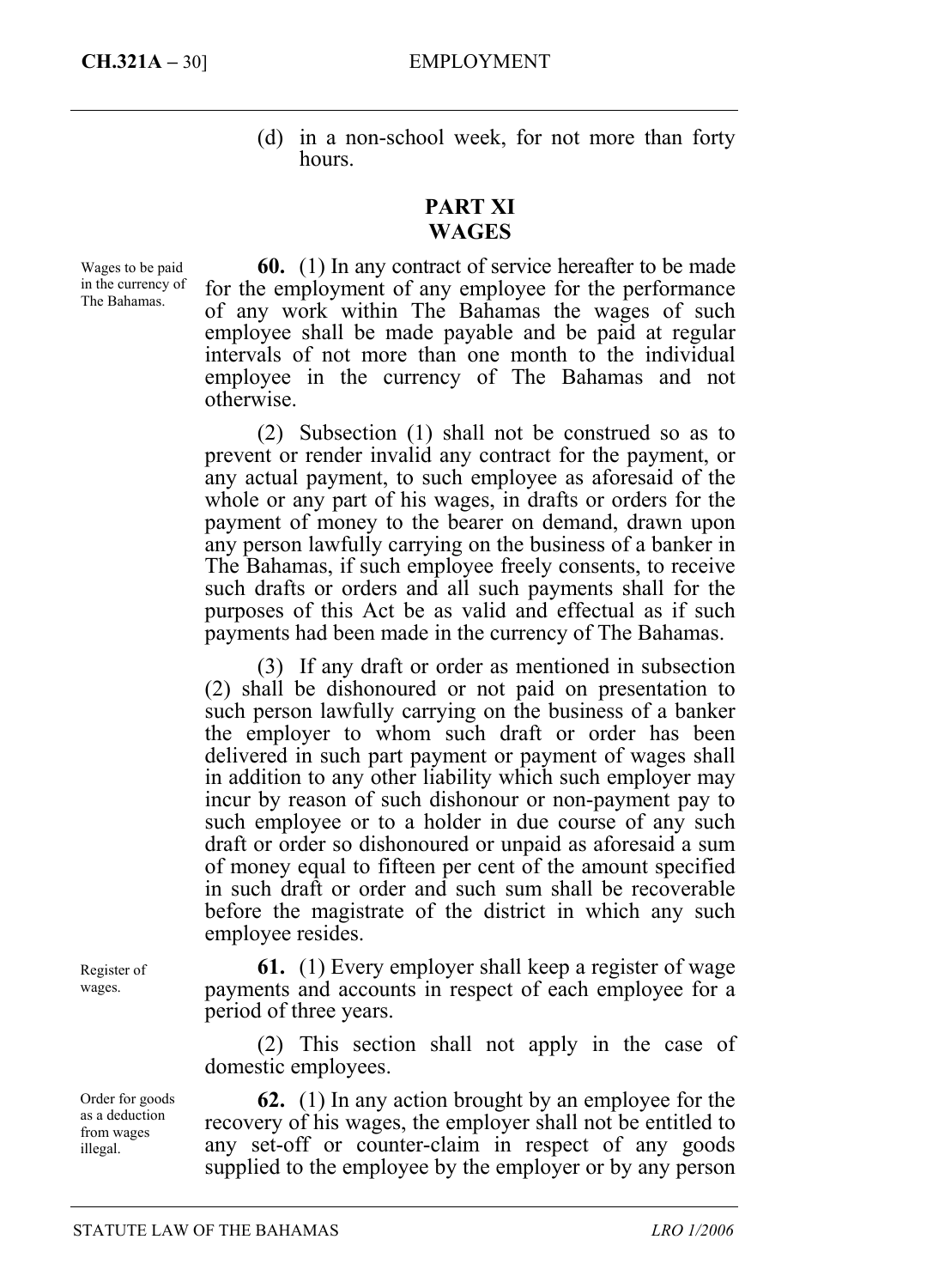under any order or direction of the employer, or any agent of the employer, and the employer or any agent of the employer, or any person supplying goods to the employee, under any order or direction of such employer or agent, shall not be entitled to sue the employee for or in respect of any goods supplied by such employer or agent, or under such order or direction, as the case may be.

(2) Nothing in subsection (1) shall be deemed to apply to any tools or implements supplied to any such employee employed as aforesaid, or to goods not exceeding the value of fifty dollars supplied to any such employee at the request of such employee when there shall not be within five miles of such employment any store at which such employee could have purchased the goods so supplied.

**63.** (1) Payment of wages shall be made on working days only and shall be made by cash, cheque or by deposit in the employee's bank account.

(2) Except in the case of an employee who is ordinarily employed therein, wages shall not be paid to any employee on any premises licensed for the sale of intoxicating liquor under the provisions of the Liquor Licences Act or in any shop or store.

**64.** (1) An employer may make deductions from wages payable to an employee in accordance with the terms of any agreement made with such employee for the repayment of money advanced to him by way of loan from the employer, but the total amount of all such deductions made in any one period for which any payment of wages is made shall not exceed one-fifth of the amount of the wages payable to such employee in respect of such period.

(2) This section shall not affect any arrangements for deductions entered into before the commencement of this section.

**65.** No employer shall directly or indirectly by himself or his agent impose as a condition, express or implied, in or for the employment of any employee any terms as to the place or the manner in which, or the person with whom, any wages or portion of wages paid to the employee are or is to be expended, and no employer shall by himself or his agent dismiss any employee from his employment for or on account of the place at which, or the manner in which, or the person with whom, any wages or portion of wages paid by the employer to such employee are or is expected or fail to be expended.

–––––––––––––––––––––––––––––––––––––––––––––––––––––––––––––––––––––––––––––––

Requirements relating to payment of wages.

Restrictions on deductions from wages of employees.

No contracts with employees as to spending wages at any particular shop, etc.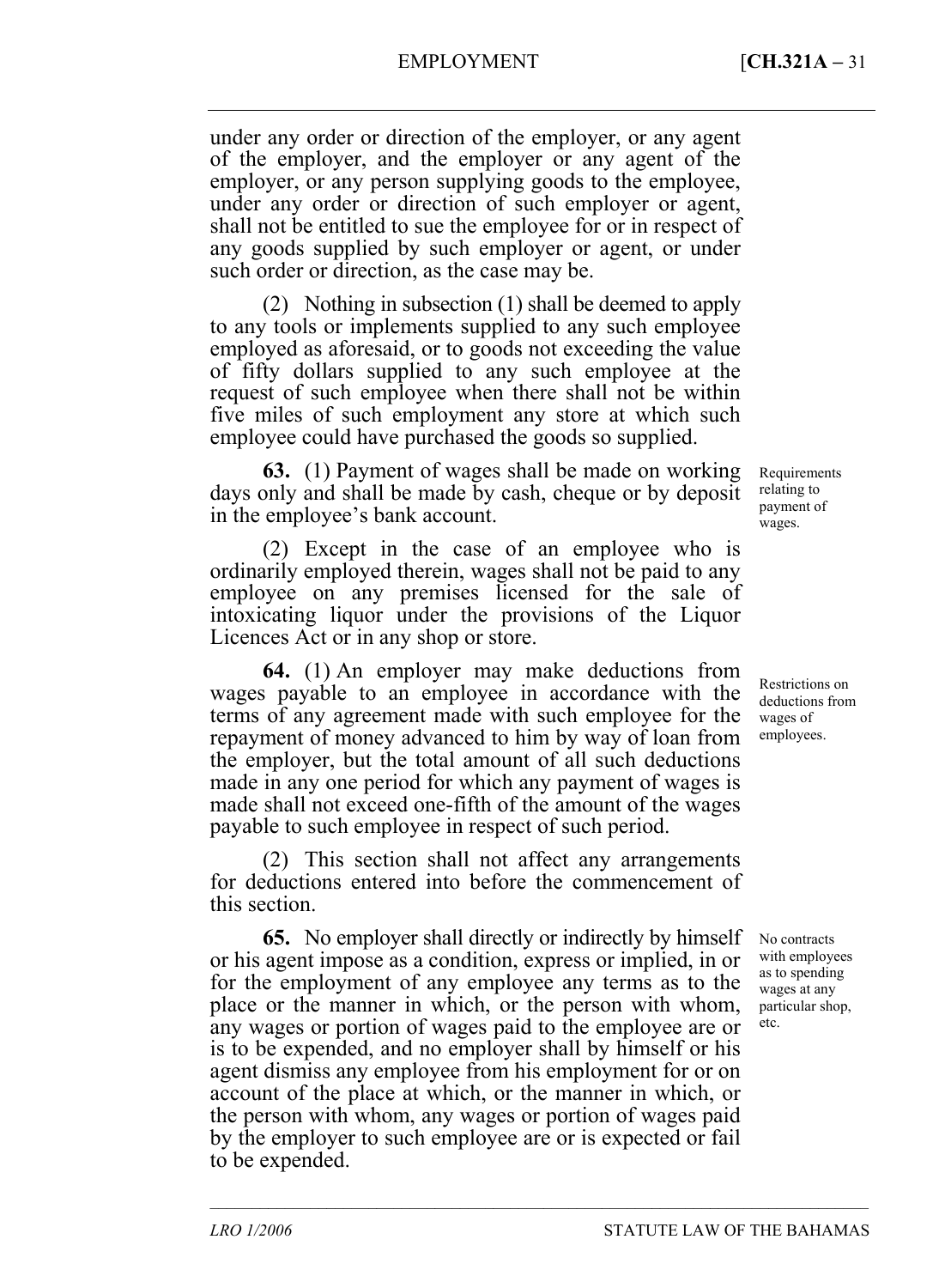| Penalty.              | <b>66.</b> If any employer or his agent contravenes any of<br>the provisions of this Part the employer or agent, as the<br>case may be, is guilty of an offence and shall be liable on<br>summary conviction to a fine of five hundred dollars for<br>the first offence and to a fine of one thousand dollars for a<br>second or subsequent offence. |  |  |
|-----------------------|------------------------------------------------------------------------------------------------------------------------------------------------------------------------------------------------------------------------------------------------------------------------------------------------------------------------------------------------------|--|--|
|                       | <b>PART XII</b>                                                                                                                                                                                                                                                                                                                                      |  |  |
|                       | <b>FINGERPRINTING AND LIE DETECTOR TEST</b>                                                                                                                                                                                                                                                                                                          |  |  |
| Prohibition.          | 67. No employer shall, as a requirement for employ-<br>ment or continued employment, require any person to<br>furnish a set of his fingerprints or take a lie detector test.                                                                                                                                                                         |  |  |
| Exception.            | <b>68.</b> The provisions of sections 67 shall not apply to<br>an employer who employs a person on any premises in<br>respect of which licences are issued under the Lotteries and<br>Gaming Act.                                                                                                                                                    |  |  |
| Ch. 387.              |                                                                                                                                                                                                                                                                                                                                                      |  |  |
| Offence.              | <b>69.</b> Any person who contravenes section 67 is guilty<br>of an offence and shall be liable to a fine of five thousand<br>dollars.                                                                                                                                                                                                               |  |  |
| Return of<br>records. | <b>70.</b> (1) Where the fingerprints of any person have<br>been furnished to an employer prior to the commencement<br>of this Act, such fingerprints and all copies and records<br>thereof shall be returned to that person within fourteen<br>days after the commencement of this Act.                                                             |  |  |
|                       | (2) An employer who fails to comply with<br>subsection (1) is guilty of an offence and shall be liable to<br>a fine of five thousand dollars.                                                                                                                                                                                                        |  |  |
|                       | <b>PART XIII</b><br><b>GENERAL PROVISIONS</b>                                                                                                                                                                                                                                                                                                        |  |  |
| Information and       | 71. Every employer shall —                                                                                                                                                                                                                                                                                                                           |  |  |
| returns.              | make and keep for such period as may be<br>(a)<br>prescribed after the work is performed, such                                                                                                                                                                                                                                                       |  |  |

- prescribed after the work is performed, such records of the names, addresses, ages, wages, hours worked, annual vacations and other conditions of work of each of his employees as may be prescribed; and
- (b) if requested by the Minister, furnish to the Minister such information in respect of his employees relating to the matters mentioned in paragraph (a), and make such returns thereon in such manner as may be prescribed.

STATUTE LAW OF THE BAHAMAS *LRO 1/2006*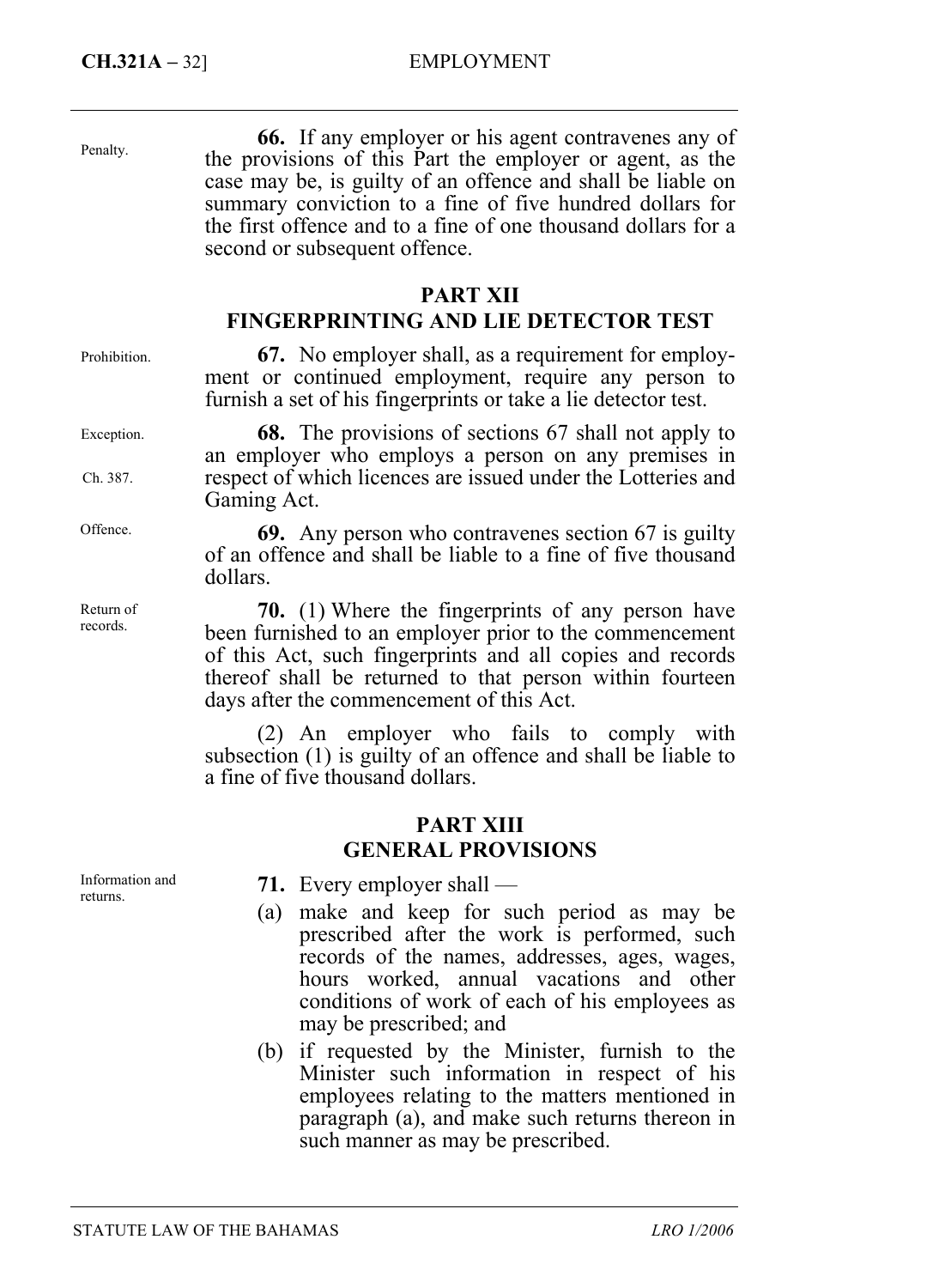Change of ownership of business.

**72.** (1) Where a change occurs (whether by virtue of a sale or other disposition or by operation of law) in the ownership of any business for the purposes of which an employee is employed, and after such change of ownership such employee continues to be so employed without interruption, the person who immediately after the change occurs is the owner of the business shall be deemed to be the employer ("the new employer") of that employee, and the employment shall be deemed to be continuous, notwithstanding the change.

(2) Any change in the ownership of a business shall be binding upon any successor, administrator, transferee, executor and assign of the company, or surviving entity in the control of the company regardless of the nature of transfer or control including but not limited to purchase, sale, merger, consolidation, acquisition, leasing of operation, reorganisation, arrangement for the benefit of creditors, or bankruptcy.

(3) Any dispute filed with the Tribunal and subsisting at the time of the change between the employee or his trade union and the former employer shall be deemed to be transferred to the new employer, notwithstanding the change and notwithstanding any agreement to the contrary between the former employer and the new employer.

**73.** (1) An employer shall, at the time of making any payment of wages to an employee, furnish to the employee a statement in writing setting out —

- (a) the period for which the payment of wages is made;
- (b) the number of hours for which payment is made;
- (c) the rates of wages;
- (d) details of any deductions made from the wages; and
- (e) the actual sum being paid to the employee.

(2) The Minister may, by Order, exempt any class of employer from any or all of the requirements of subsection (1).

(3) This section shall not apply in the case of domestic workers.

**74.** (1) Where the Minister or any person is authorised to require a person to furnish information under this Act or the regulations, he may require the information to be furnished by a notice to that effect served personally or

–––––––––––––––––––––––––––––––––––––––––––––––––––––––––––––––––––––––––––––––

Notice to furnish information.

Pay statements.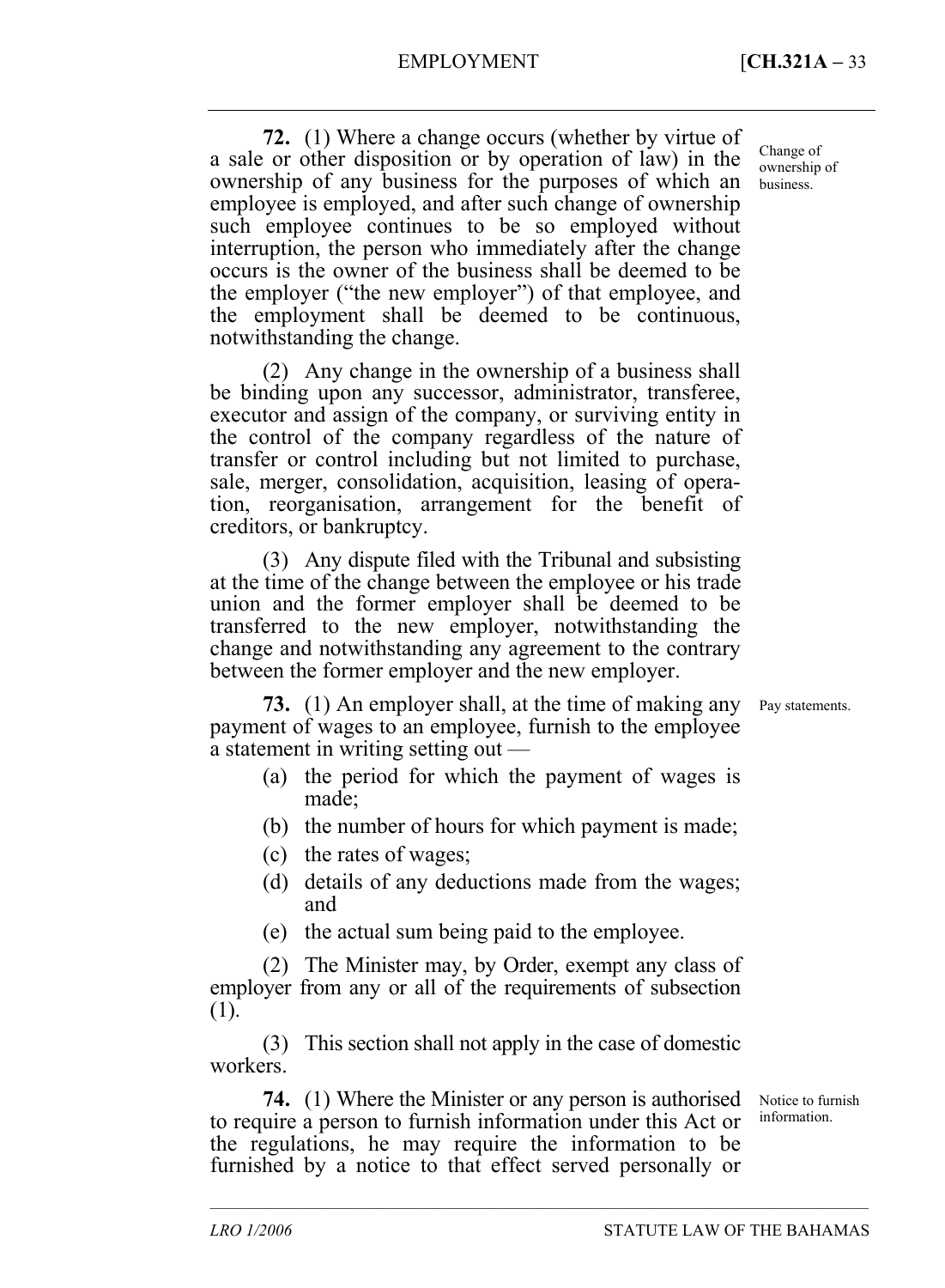## **CH.321A –** 34] EMPLOYMENT

sent by registered mail addressed to the last known address of the person for whom the notice is intended, and such person shall furnish the information within such reasonable time as is specified in the notice.

(2) A certificate of the Minister or other person as aforesaid certifying —

- (a) that a notice was sent by registered mail to the person to whom it was addressed, accompanied by a true copy of the notice and by an identifying certificate of such registration issued by or on behalf of the Postmaster-General; or
- (b) where the Minister or other person is authorised to require a person to furnish information under this Act or the regulations, that the information has not been furnished,

shall be *prima facie* evidence in any proceedings of the facts stated in the certificate.

(3) A certificate of the Minister or other person aforesaid certifying that a document was made by or on behalf of the Minister shall be admissible in any proceedings as *prima facie* evidence of that fact.

(4) A certificate under this section signed or purporting to be signed by the Minister or other person aforesaid shall be admissible in evidence in any proceedings without proof of his appointment or signature.

Offences.

- **75.** Any person who —
- (a) contravenes any provision of this Act or the regulations or any order made thereunder for the contravention of which no penalty is prescribed elsewhere in this Act or in the regulations or order; or
- (b) dismisses or threatens to dismiss any employee or reduces his wages or alters the terms or conditions of his employment to terms or conditions less favourable to him, or alters his position relatively to other employees employed by that person, because such employee —
	- (i) has testified or is about to testify in any proceedings had or taken under this or any other Act; or
	- (ii) has given any information to the Minister or an inspector as required under any law regarding the wages, hours of work, annual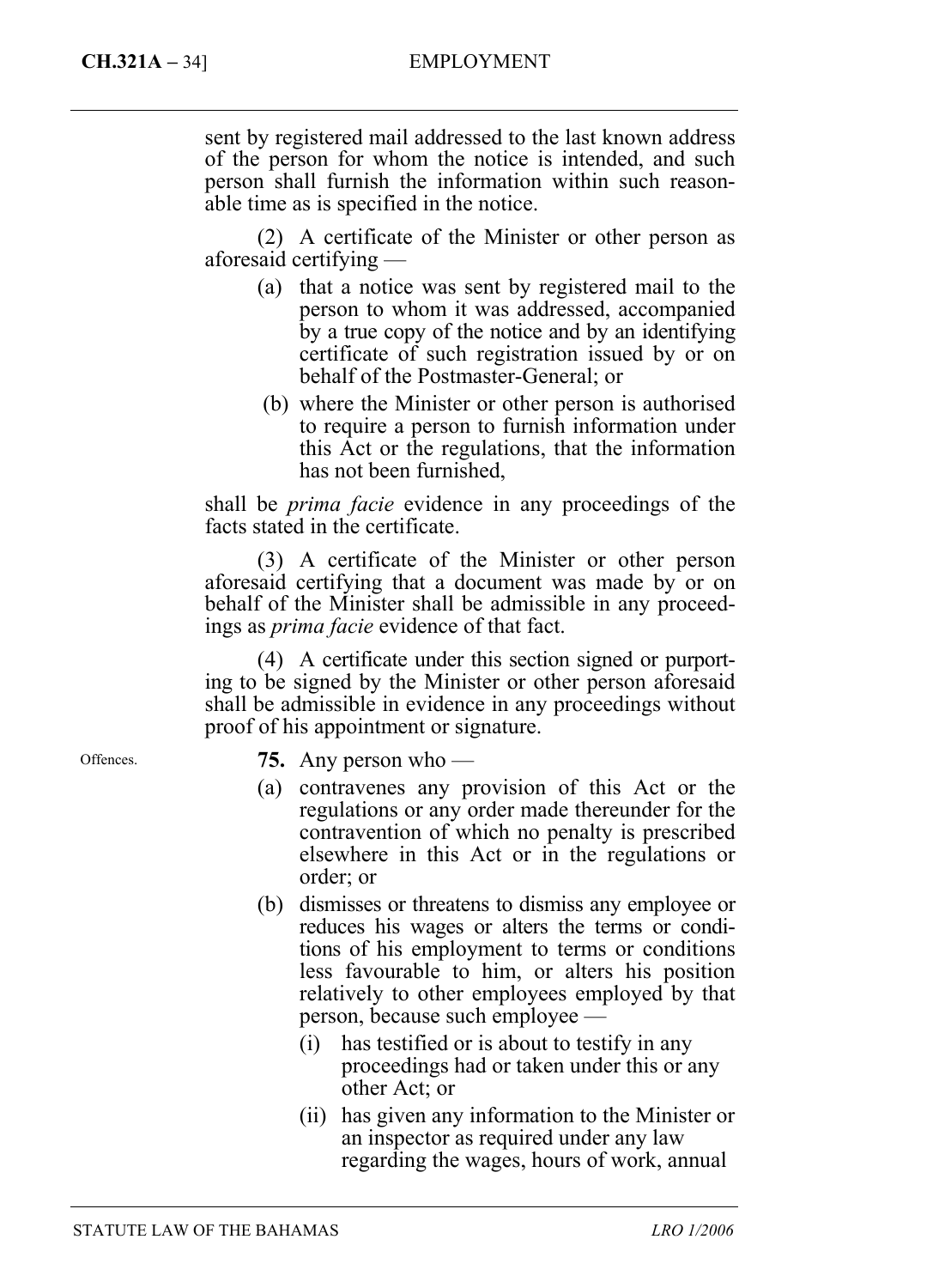vacations or other conditions of work of the employee or any of his fellow employees,

is guilty of an offence and shall be liable, to a fine of five thousand dollars.

**76.** Where an employer is found guilty of an offence under this Act in respect of any employee, the court may, in addition to any other penalty, order the employer to pay to the employee any overtime pay, vacation pay, or other wages to which the employee is entitled under this Act, the non-payment or insufficient payment of which constituted the offence.

**77.** (1) No civil remedy of any employee against his employer for arrears of wages or for breach made under this Act shall be suspended or otherwise be affected by this Act. Savings.

(2) This Act shall not apply to any industrial agreement registered with the Tribunal on the coming into operation of this Act but shall apply on the expiration of such an agreement.

**78.** The Minister shall, within six months from the end of every year, prepare an annual report on the administration of this Act and cause such report to be laid before both Houses of Parliament.

**79.** The Minister may make regulations for carrying out the purposes of this Act and, without prejudice to the generality of the foregoing, may make regulations —

- (a) for calculating and determining, otherwise than for the purposes of this Act, wages received by an employee in respect of his employment;
- (b) Providing for the payment of any wages of an employee to the Minister or to some other person in the event that the employee cannot be found, or in any other case;
- (c) Providing for the establishment of committees to advise the Minister on any matters arising in relation to the administration of this Act; and
- (d) for any other matter required or authorised by this Act to be prescribed.

–––––––––––––––––––––––––––––––––––––––––––––––––––––––––––––––––––––––––––––––

**80.** The Acts mentioned in the Third Schedule are repealed or amended to the extent specified therein.

Repeals and amendments. Third Schedule.

Additional powers of convicting court.

Annual report.

Regulations.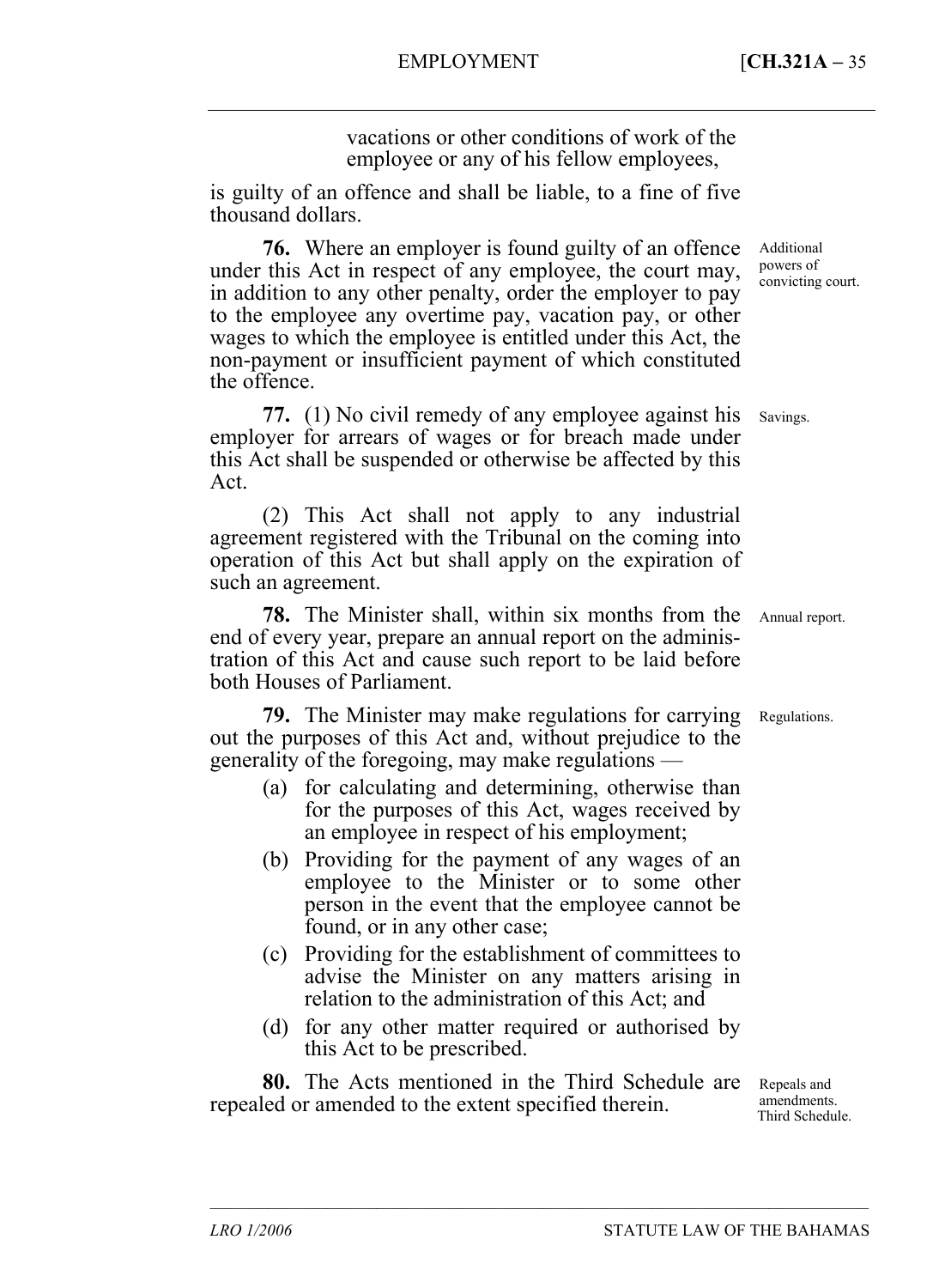## **FIRST SCHEDULE (Section 50)**

### **EMPLOYMENT OF CHILDREN**

For a period of five years from the coming into operation of this Act, a child may be employed in the following undertakings —

- (a) grocery packers;
- (b) gift wrappers;
- (c) peanut vendors;
- (d) newspaper vendors;
- (e) any film as may be approved by the Minister.

*S.I. 96/2003* 

## **SECOND SCHEDULE (Section 57)**

## **EMPLOYMENT OF YOUNG PERSONS IN NIGHT WORK**

A young person may be employed in the following undertakings —

- (a) hotels;
- (b) restaurants;
- (c) food stores;
- (d) general merchandise stores;
- (e) gas stations.

#### **THIRD SCHEDULE (Section 80)**

### **REPEALS**

| Chapter Acts |                                                         | <b>Extent of Repeal</b> |
|--------------|---------------------------------------------------------|-------------------------|
|              | Ch. 288 <sup>1</sup> Truck Act                          | The whole Act           |
|              | Ch. $289^2$ Contracts of Service Act                    | The whole Act           |
|              | Ch. $2913$ Employment of Children<br>Prohibition Act    | The whole Act           |
|              | Ch. 292 <sup>4</sup> Employment of Young Persons<br>Act | The whole Act           |
|              | Ch. 295 <sup>5</sup> Fair Labour Standards Act          | The whole Act           |

 $\frac{1}{1}$  $<sup>1</sup>$  Rev. Ed., 1987</sup>

 $2$  Rev. Ed., 1987

<sup>&</sup>lt;sup>3</sup> Rev. Ed., 1987

<sup>4</sup> Rev. Ed., 1987